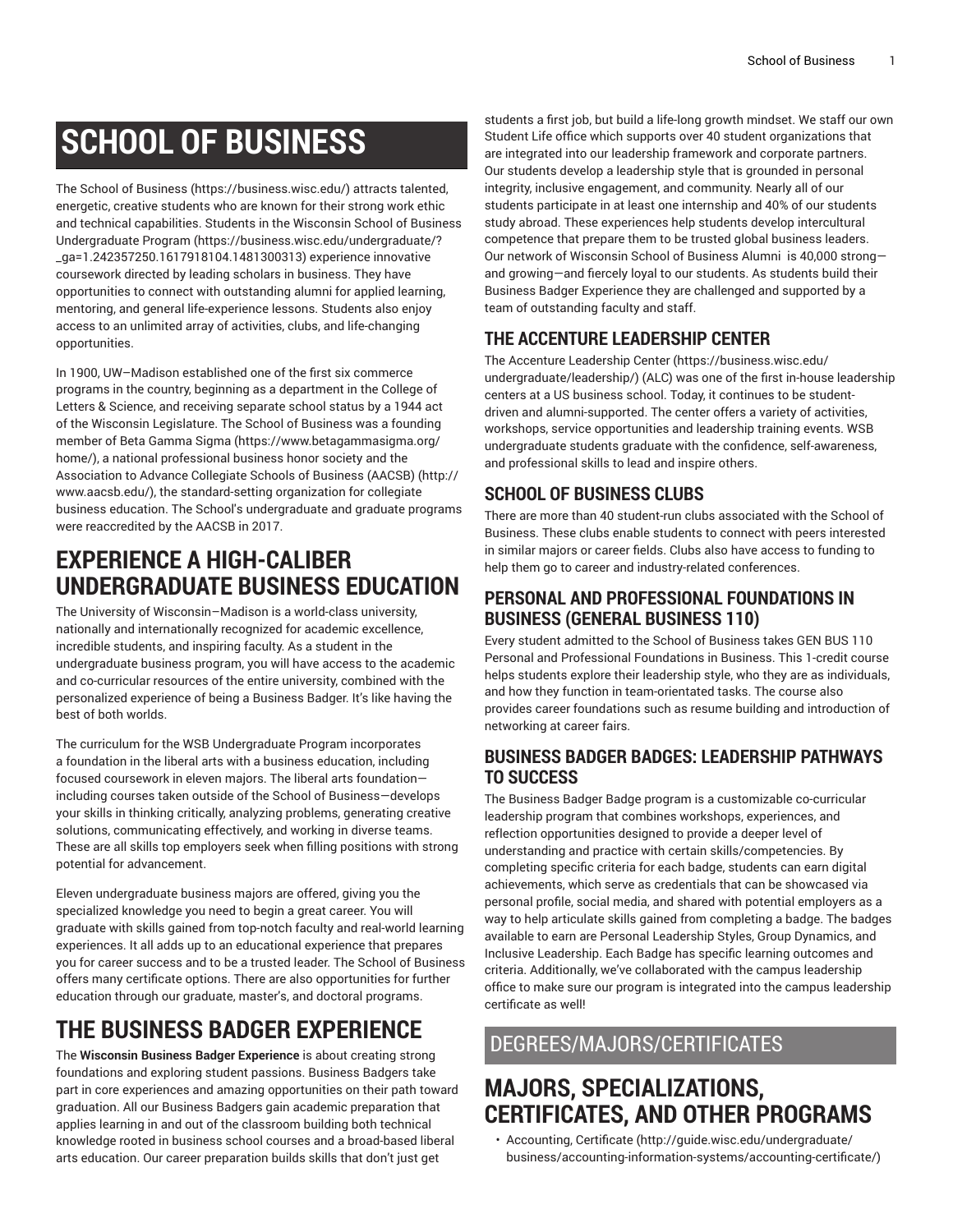- Business [Administration:](http://guide.wisc.edu/undergraduate/business/management-human-resources/business-administration-human-resources-bba/) Human Resources, BBA ([http://](http://guide.wisc.edu/undergraduate/business/management-human-resources/business-administration-human-resources-bba/) [guide.wisc.edu/undergraduate/business/management-human](http://guide.wisc.edu/undergraduate/business/management-human-resources/business-administration-human-resources-bba/)[resources/business-administration-human-resources-bba/\)](http://guide.wisc.edu/undergraduate/business/management-human-resources/business-administration-human-resources-bba/)
- [Business Administration: Management, BBA \(http://guide.wisc.edu/](http://guide.wisc.edu/undergraduate/business/management-human-resources/business-administration-management-bba/) [undergraduate/business/management-human-resources/business](http://guide.wisc.edu/undergraduate/business/management-human-resources/business-administration-management-bba/)[administration-management-bba/](http://guide.wisc.edu/undergraduate/business/management-human-resources/business-administration-management-bba/))
- Business [Administration:](http://guide.wisc.edu/undergraduate/business/marketing/business-administration-marketing-bba/) Marketing, BBA ([http://guide.wisc.edu/](http://guide.wisc.edu/undergraduate/business/marketing/business-administration-marketing-bba/) [undergraduate/business/marketing/business-administration](http://guide.wisc.edu/undergraduate/business/marketing/business-administration-marketing-bba/)[marketing-bba/](http://guide.wisc.edu/undergraduate/business/marketing/business-administration-marketing-bba/))
- Business [Fundamentals,](http://guide.wisc.edu/undergraduate/business/school-wide/summer-certificate-business-fundamentals/) Summer Certificate [\(http://guide.wisc.edu/](http://guide.wisc.edu/undergraduate/business/school-wide/summer-certificate-business-fundamentals/) [undergraduate/business/school-wide/summer-certificate-business](http://guide.wisc.edu/undergraduate/business/school-wide/summer-certificate-business-fundamentals/)[fundamentals/](http://guide.wisc.edu/undergraduate/business/school-wide/summer-certificate-business-fundamentals/))
- Business, [Certificate](http://guide.wisc.edu/undergraduate/business/school-wide/business-certificate/) [\(http://guide.wisc.edu/undergraduate/business/](http://guide.wisc.edu/undergraduate/business/school-wide/business-certificate/) [school-wide/business-certificate/](http://guide.wisc.edu/undergraduate/business/school-wide/business-certificate/))
- [Business: Accounting, BBA](http://guide.wisc.edu/undergraduate/business/accounting-information-systems/business-accounting-bba/) ([http://guide.wisc.edu/undergraduate/](http://guide.wisc.edu/undergraduate/business/accounting-information-systems/business-accounting-bba/) [business/accounting-information-systems/business-accounting](http://guide.wisc.edu/undergraduate/business/accounting-information-systems/business-accounting-bba/)[bba/\)](http://guide.wisc.edu/undergraduate/business/accounting-information-systems/business-accounting-bba/)
- [Business: Actuarial Science, BBA \(http://guide.wisc.edu/](http://guide.wisc.edu/undergraduate/business/risk-insurance/business-actuarial-science-bba/) [undergraduate/business/risk-insurance/business-actuarial-science](http://guide.wisc.edu/undergraduate/business/risk-insurance/business-actuarial-science-bba/)[bba/\)](http://guide.wisc.edu/undergraduate/business/risk-insurance/business-actuarial-science-bba/)
- Business: Finance, [Investment,](http://guide.wisc.edu/undergraduate/business/finance/business-finance-investment-banking-bba/) and Banking, BBA [\(http://](http://guide.wisc.edu/undergraduate/business/finance/business-finance-investment-banking-bba/) [guide.wisc.edu/undergraduate/business/finance/business-finance](http://guide.wisc.edu/undergraduate/business/finance/business-finance-investment-banking-bba/)[investment-banking-bba/](http://guide.wisc.edu/undergraduate/business/finance/business-finance-investment-banking-bba/))
- [Business: Information Systems, BBA](http://guide.wisc.edu/undergraduate/business/operations-information-management/business-information-systems-bba/) ([http://guide.wisc.edu/](http://guide.wisc.edu/undergraduate/business/operations-information-management/business-information-systems-bba/) [undergraduate/business/operations-information-management/](http://guide.wisc.edu/undergraduate/business/operations-information-management/business-information-systems-bba/) [business-information-systems-bba/](http://guide.wisc.edu/undergraduate/business/operations-information-management/business-information-systems-bba/))
- [Business: International Business, BBA \(http://guide.wisc.edu/](http://guide.wisc.edu/undergraduate/business/international-business/business-international-business-bba/) [undergraduate/business/international-business/business](http://guide.wisc.edu/undergraduate/business/international-business/business-international-business-bba/)[international-business-bba/](http://guide.wisc.edu/undergraduate/business/international-business/business-international-business-bba/))
- Business: [Management](http://guide.wisc.edu/undergraduate/business/management-human-resources/business-management-human-resources-bba/) and Human Resources, BBA ([http://](http://guide.wisc.edu/undergraduate/business/management-human-resources/business-management-human-resources-bba/) [guide.wisc.edu/undergraduate/business/management-human](http://guide.wisc.edu/undergraduate/business/management-human-resources/business-management-human-resources-bba/)[resources/business-management-human-resources-bba/\)](http://guide.wisc.edu/undergraduate/business/management-human-resources/business-management-human-resources-bba/)
- Business: [Marketing,](http://guide.wisc.edu/undergraduate/business/marketing/business-marketing-bba/) BBA ([http://guide.wisc.edu/undergraduate/](http://guide.wisc.edu/undergraduate/business/marketing/business-marketing-bba/) [business/marketing/business-marketing-bba/](http://guide.wisc.edu/undergraduate/business/marketing/business-marketing-bba/))
- Business: Operations and Technology [Management,](http://guide.wisc.edu/undergraduate/business/operations-information-management/business-operations-technology-management-bba/) BBA ([http://](http://guide.wisc.edu/undergraduate/business/operations-information-management/business-operations-technology-management-bba/) [guide.wisc.edu/undergraduate/business/operations-information](http://guide.wisc.edu/undergraduate/business/operations-information-management/business-operations-technology-management-bba/)[management/business-operations-technology-management-bba/\)](http://guide.wisc.edu/undergraduate/business/operations-information-management/business-operations-technology-management-bba/)
- Business: Real Estate and Urban Land [Economics,](http://guide.wisc.edu/undergraduate/business/real-estate-urban-land-economics/business-real-estate-urban-land-economics-bba/) BBA [\(http://](http://guide.wisc.edu/undergraduate/business/real-estate-urban-land-economics/business-real-estate-urban-land-economics-bba/) [guide.wisc.edu/undergraduate/business/real-estate-urban-land](http://guide.wisc.edu/undergraduate/business/real-estate-urban-land-economics/business-real-estate-urban-land-economics-bba/)[economics/business-real-estate-urban-land-economics-bba/\)](http://guide.wisc.edu/undergraduate/business/real-estate-urban-land-economics/business-real-estate-urban-land-economics-bba/)
- [Business: Risk Management and Insurance, BBA](http://guide.wisc.edu/undergraduate/business/risk-insurance/business-risk-management-insurance-bba/) ([http://](http://guide.wisc.edu/undergraduate/business/risk-insurance/business-risk-management-insurance-bba/) [guide.wisc.edu/undergraduate/business/risk-insurance/business](http://guide.wisc.edu/undergraduate/business/risk-insurance/business-risk-management-insurance-bba/)[risk-management-insurance-bba/](http://guide.wisc.edu/undergraduate/business/risk-insurance/business-risk-management-insurance-bba/))
- [Business: Supply Chain Management, BBA \(http://guide.wisc.edu/](http://guide.wisc.edu/undergraduate/business/operations-information-management/business-supply-chain-management-bba/) [undergraduate/business/operations-information-management/](http://guide.wisc.edu/undergraduate/business/operations-information-management/business-supply-chain-management-bba/) [business-supply-chain-management-bba/](http://guide.wisc.edu/undergraduate/business/operations-information-management/business-supply-chain-management-bba/))
- [Consulting,](http://guide.wisc.edu/undergraduate/business/school-wide/consulting-certificate/) Certificate ([http://guide.wisc.edu/undergraduate/](http://guide.wisc.edu/undergraduate/business/school-wide/consulting-certificate/) [business/school-wide/consulting-certificate/\)](http://guide.wisc.edu/undergraduate/business/school-wide/consulting-certificate/)
- [Entrepreneurship,](http://guide.wisc.edu/undergraduate/business/management-human-resources/entrepreneurship-certificate/) Certificate ([http://guide.wisc.edu/undergraduate/](http://guide.wisc.edu/undergraduate/business/management-human-resources/entrepreneurship-certificate/) [business/management-human-resources/entrepreneurship](http://guide.wisc.edu/undergraduate/business/management-human-resources/entrepreneurship-certificate/)[certificate/](http://guide.wisc.edu/undergraduate/business/management-human-resources/entrepreneurship-certificate/))
- Supply Chain [Management,](http://guide.wisc.edu/undergraduate/business/school-wide/supply-chain-management-certificate/) Certificate ([http://guide.wisc.edu/](http://guide.wisc.edu/undergraduate/business/school-wide/supply-chain-management-certificate/) [undergraduate/business/school-wide/supply-chain-management](http://guide.wisc.edu/undergraduate/business/school-wide/supply-chain-management-certificate/)[certificate/](http://guide.wisc.edu/undergraduate/business/school-wide/supply-chain-management-certificate/))

## PFOPL<sub>F</sub>

**For a complete listing of Wisconsin School of Business Undergraduate Program staff, please visit our** [directory](https://business.wisc.edu/undergraduate/contact/) **(**[https://business.wisc.edu/](https://business.wisc.edu/undergraduate/contact/) [undergraduate/contact/](https://business.wisc.edu/undergraduate/contact/)**).** 

## ENTERING THE SCHOOL

# **A STUDENT-CENTERED ADMISSIONS PROCESS**

The School of Business boasts a student body that is focused and engaged. Our highly talented undergraduate students, in turn, attract recruiting employers who return to Wisconsin year after year to fill internships and full-time positions.

Although admission to the Wisconsin Undergraduate Business Program is selective, we provide a variety of informational and workshop events to help you prepare for the admissions process.

Students may apply and enroll into the residential Undergraduate Business Program through the following pathways:

- Prospective high school students may be considered for Direct Admission to Business based on their application to the University of Wisconsin-Madison. Simply list a Business interest as your top academic area of interest on the University application.
- Current University of Wisconsin-Madison students can participate in a series of preparatory workshops and apply through the spring-term pre-business admissions process.
- Transfer students at University of Wisconsin System campuses or Wisconsin Technical Colleges may apply separately for admission to both the University of Wisconsin-Madison and the Wisconsin School of Business during the spring term for fall enrollment.

Once a student knows they have a Business interest, earlier enrollment in the Undergraduate Business Program is encouraged to maximize the use of resources like advising, career coaching, co-curricular engagement, and other enriching opportunities. The right choice for you depends on your current goals and where you are in your journey to becoming a Business Badger. Prospective/pre-business applicants are encouraged to familiarize themselves with the admissions eligibility policies listed on the Wisconsin BBA [Admissions](https://business.wisc.edu/undergraduate/admissions/pre-business-policies/) Policies ([https://business.wisc.edu/](https://business.wisc.edu/undergraduate/admissions/pre-business-policies/) [undergraduate/admissions/pre-business-policies/\)](https://business.wisc.edu/undergraduate/admissions/pre-business-policies/) page.

For more information about these options, including directions for navigating the admissions processes and tips for submitting a competitive application, please visit the [Wisconsin](https://business.wisc.edu/undergraduate/admissions/) BBA Program website [\(https://business.wisc.edu/undergraduate/admissions/](https://business.wisc.edu/undergraduate/admissions/)).

Transfer [applicants](https://business.wisc.edu/undergraduate/admissions/transfer-students/) ([https://business.wisc.edu/undergraduate/](https://business.wisc.edu/undergraduate/admissions/transfer-students/) [admissions/transfer-students/\)](https://business.wisc.edu/undergraduate/admissions/transfer-students/) should visit the School of Business website to determine which process fits their situation.

*Questions along the way? We're here to help. Reach out to a Wisconsin BBA* [Student Ambassador](https://business.wisc.edu/undergraduate/contact/ambassadors/) *(*[https://business.wisc.edu/undergraduate/](https://business.wisc.edu/undergraduate/contact/ambassadors/) [contact/ambassadors/](https://business.wisc.edu/undergraduate/contact/ambassadors/)*) or contact the* School of Business [Undergraduate](https://business.wisc.edu/undergraduate/contact/) [Program](https://business.wisc.edu/undergraduate/contact/) Office *(*<https://business.wisc.edu/undergraduate/contact/>*) at 608-890-2490.*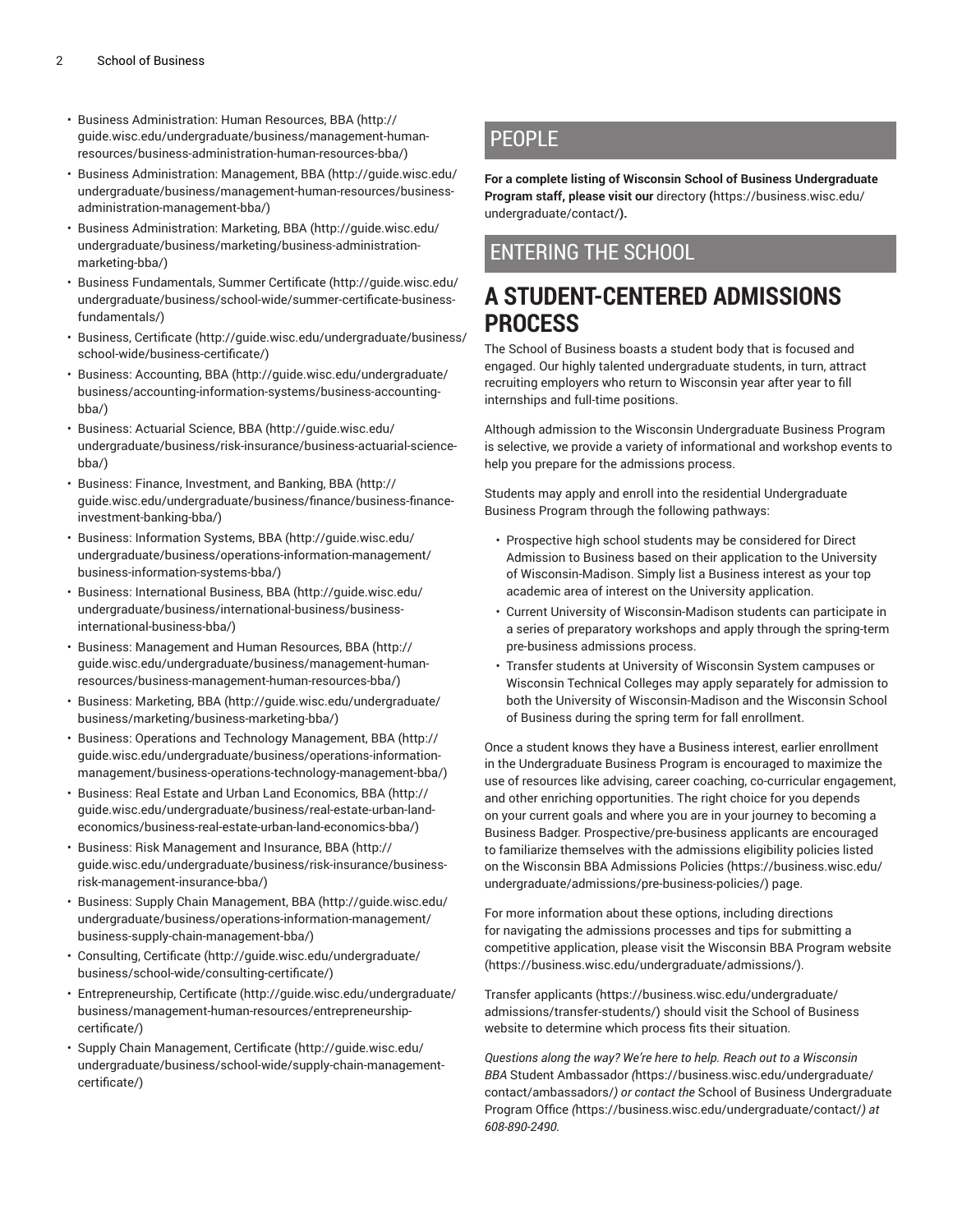## **BUSINESS ONLINE UNDERGRADUATE PROGRAMS**

Students applying to a Wisconsin School of Business Online Undergraduate Program apply through [UW-Madison](https://online.wisc.edu/) Online [\(https://](https://online.wisc.edu/) [online.wisc.edu/](https://online.wisc.edu/)). Students who have earned 12 or more college credits are eligible to apply. For more information, visit the [UW-Madison](https://online.wisc.edu/apply/) Online [admissions website \(https://online.wisc.edu/apply/\)](https://online.wisc.edu/apply/) or [email](mailto:uwmadisononline@wisc.edu) a UW– Madison Online [enrollment](mailto:uwmadisononline@wisc.edu) coach [\(uwmadisononline@wisc.edu\)](uwmadisononline@wisc.edu). They are here to help you navigate the application process.

## WISCONSIN EXPERIENCE

# **INTEGRATE CLASSROOM LEARNING WITH DIRECT EXPERIENCE**

Wisconsin School of Business Undergraduate students are expected to apply learning inside and outside the traditional classroom in ways that have a positive impact on the world. Known as the Wisconsin Experience, this principle draws upon opportunities ranging from conducting research to embracing entrepreneurship to developing [multicultural competence](https://business.wisc.edu/undergraduate/diversity-inclusion/) (<https://business.wisc.edu/undergraduate/diversity-inclusion/>), on campus or through study abroad [programs](https://business.wisc.edu/undergraduate/study-abroad/) ([https://business.wisc.edu/](https://business.wisc.edu/undergraduate/study-abroad/) [undergraduate/study-abroad/\)](https://business.wisc.edu/undergraduate/study-abroad/). By applying classroom learning in [leadership](https://business.wisc.edu/undergraduate/leadership/) programs ([https://business.wisc.edu/undergraduate/](https://business.wisc.edu/undergraduate/leadership/) [leadership/\)](https://business.wisc.edu/undergraduate/leadership/) or student [organizations](https://business.wisc.edu/undergraduate/student-organizations/) ([https://business.wisc.edu/](https://business.wisc.edu/undergraduate/student-organizations/) [undergraduate/student-organizations/](https://business.wisc.edu/undergraduate/student-organizations/)), you will build your résumé and gain practical experience in using your business skills.

## POLICIES AND REGULATIONS

## **RESIDENTIAL PROGRAM**

School of Business students are responsible for being familiar with the policies that affect them. School of Business policy is subject to change, so be sure to review this website for the most up-to-date information. Questions related to policy interpretation can be directed to your academic advisor for clarification. Please note that pre-business students are subject to the academic policies and procedures of their current school/college. **In addition to the academic-related policies below, we strongly encourage prospective/pre-business applicants to review all admission policies listed on the** [Wisconsin BBA Admission](https://business.wisc.edu/undergraduate/admissions/pre-business-policies/) [Policies](https://business.wisc.edu/undergraduate/admissions/pre-business-policies/) **(**[https://business.wisc.edu/undergraduate/admissions/pre](https://business.wisc.edu/undergraduate/admissions/pre-business-policies/)[business-policies/](https://business.wisc.edu/undergraduate/admissions/pre-business-policies/)**) page.**

## **COURSES/ENROLLMENT**

#### **Business Credit Limit**

Undergraduate students may not take more than 75 credits of School of Business courses.

#### **10-semester rule (reentry and transfer)**

*Students re-entering after an absence of 10 or more semesters:*

A pre-business student seeking admission to the School of Business is responsible for completing all of the current School of Business admission and degree requirements that are in effect at the time of reentry to UW–Madison.

A business student reentering UW–Madison is responsible for completing all the current School of Business degree requirements that are in effect at the time of reentry to UW–Madison and the School of Business. Students who left the institution as a business student do

not need to reapply for admission to the School of Business when they return.

*Transfer Students seeking admission to the School of Business:*

A transfer student whose first college entry date is ten or more semesters prior to UW–Madison matriculation must complete all of the current School of Business requirements that are in effect at the time of UW– Madison matriculation.

A transfer student whose first college entry date is less than ten semesters prior to UW-Madison matriculation must complete all School of Business requirements that were in effect at the time of the student's first college matriculation date.

#### **Graduation**

The School of Business will graduate a student at the end of the semester (spring, summer or fall) in which all university, BBA degree and business major requirements are complete and have a cumulative GPA of 2.00 or higher. Students cannot graduate with a [temporary](https://registrar.wisc.edu/grades-and-gpa/) grade [\(https://registrar.wisc.edu/grades-and-gpa/\)](https://registrar.wisc.edu/grades-and-gpa/), such as I or NR, for any requirements. Speak with the course instructor or your advisor to resolve temporary grades. The date when the outstanding Incompletes (I) are resolved will determine the semester of graduation.

If a student is completing their final coursework while not in residence, the student must notify the WSB Undergraduate Program's Advising Office when the official transcript has been evaluated by UW-Madison and appears on their record. This allows their DARS to be certified for graduation.

Graduation will not be postponed for any incomplete School of Business certificate(s), specialization(s); or additional certificate(s) or major(s) outside the School of Business.

It is the student's responsibility to ensure that graduation requirements have been met. All students should regularly consult their DARS (Degree Audit Reporting System) document in conjunction with their advisor to ensure that all graduation requirements have been met.

#### **Student responsibility for enrollment**

Each student is responsible for arranging a course list that will permit satisfactory progress toward degree requirements and a class schedule that (a) avoids class and final exam scheduling conflicts, (b) avoids an excessively demanding final exam schedule, and (c) verifies registration in chosen classes.

The Office of the Registrar publishes university deadlines for adding and dropping individual courses, withdrawing (from all courses), and selection options such as pass/fail and audit. Changing enrollment can have consequences for academic standing, tuition, progress toward degree, etc. Students are strongly encouraged to consult with an academic advisor prior to initial enrollment and before making any changes to enrollment.

#### **No-Credit Courses**

The School of Business does not award credit for the following:

- Failed courses (grade of "F")
- Repeated courses (except where a repeat is allowed)
- Courses for which a student may not receive credit because of a previously completed course (as indicated in the Course Search & Enroll App)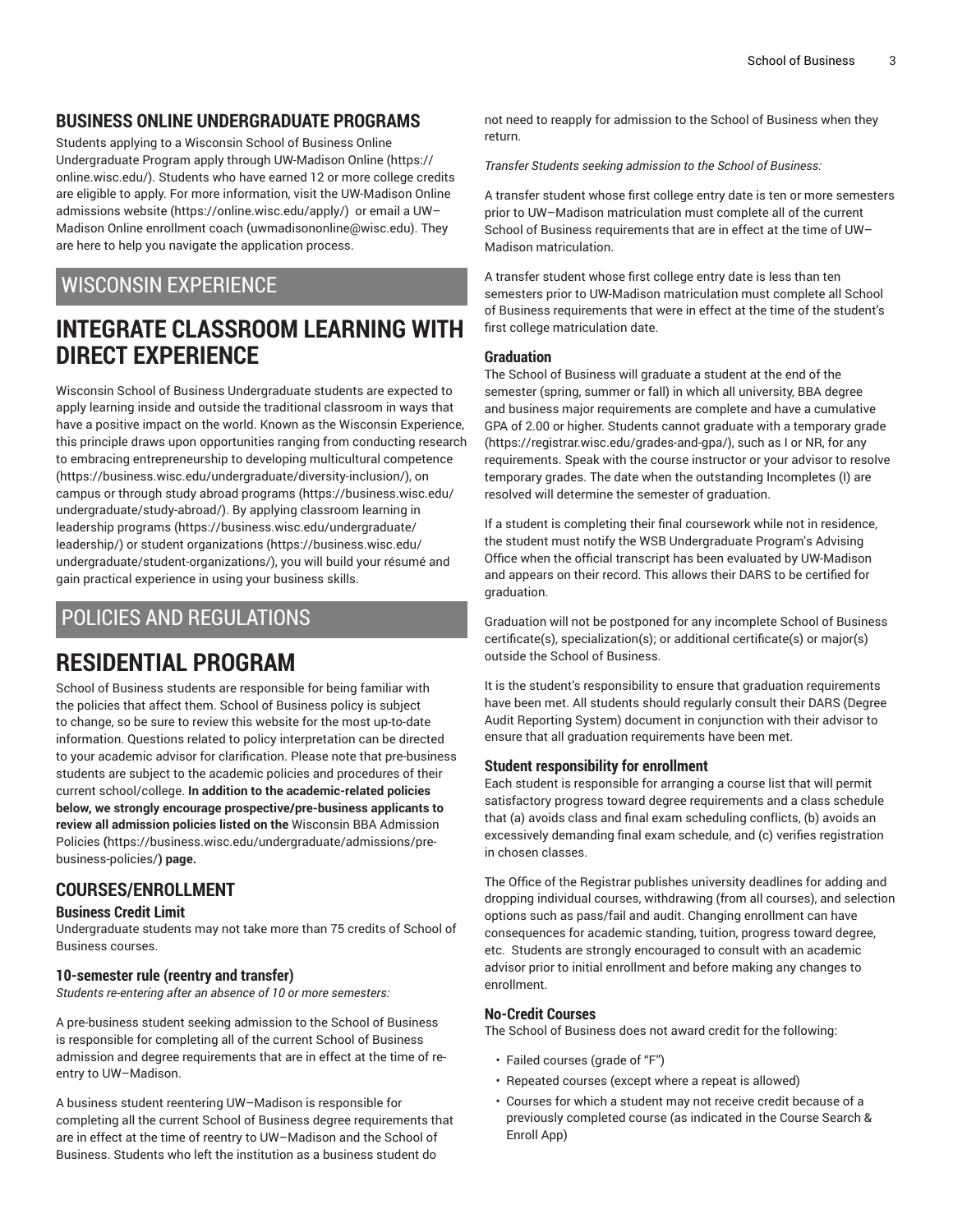Being enrolled in any of the above courses could impact your application to the School of Business. Before enrolling in and taking any of the above courses, please consult your academic advisor.

#### **Part-time Enrollment**

To maintain full-time standing, students must be enrolled in 12–18 credits.

Undergraduate students who are considering dropping below full time (less than 12 credits) are responsible for knowing how part-time status will affect them. Below are some of the more common scenarios to explore before dropping credits:

#### **International Students:**

Dropping below full time as an international student can have serious consequences, up to and including deportation. Please be sure to check with the International Student Services Office before dropping below 12 credits.

#### **Scholarships, Grants, and Other Awards:**

Depending on the conditions of the scholarship, a student may be required to be full time in order to remain eligible for an award. Be sure to check the stipulations for any awards you have received.

#### **Financial Aid:**

Be sure to check with the Office of Student Financial Aid to find out if being part time will affect your financial aid package.

#### **Tuition Refunds:**

Depending on when the credits are dropped, you may be eligible for a tuition refund. Check the registrar's website for information about refund deadlines.

#### **Athletes:**

Varsity athletes are governed by Big Ten and NCAA rules that do not allow them to drop below full time. Be sure to check with your coach and athletic advisor before dropping below 12 credits.

#### **Degree Completion:**

Taking fewer credits or courses than anticipated may delay your graduation. Be certain that if you drop a course, you will still be able to complete all required courses within your desired timeline. If you are not sure, please see your academic advisor.

#### **Pass/Fail**

Undergraduate business students who are in good academic standing (i.e., not on probation) may take only one (1) course as pass/fail per semester including the summer session. A maximum of 16 total credits may be completed as pass/fail to count toward completion of the 120 degree credits required for the BBA.

The pass/fail privilege is for a non-business elective course. The following courses cannot be taken pass/fail:

- Any business courses including those designated as "meets with," "cross-listed," and those taken during study abroad programs
- Any requirement for the business major or degree, including, but not limited to, pre-business and liberal studies requirements

Note: It is the responsibility of the student to check requirements and policies for non-business majors and certificates prior to requesting the pass/fail privilege.

The pass/fail grade will not be included when computing your GPA, but the pass/fail credits with S (Satisfactory) grades will apply toward graduation. S is the grade for A to C; U (Unsatisfactory) is the grade for D and F.

Students must complete a minimum of 12 graded credits each semester in order to be eligible for the dean's list.

In order to apply for the pass/fail privilege, students must submit an online [request](https://kb.wisc.edu/7700/) [\(https://kb.wisc.edu/7700/\)](https://kb.wisc.edu/7700/) via Student Center. Please disregard the message that says "Reminder - print this form and obtain appropriate signatures." You do not need to do this.

Your request is then sent directly to the WSB Undergraduate Program's Academic Advising Office. You will be notified by email whether or not your request has been approved.

Please complete the online pass/fail form by the deadline. See the [Office](https://registrar.wisc.edu/dates/) [of the Registrar website](https://registrar.wisc.edu/dates/) (<https://registrar.wisc.edu/dates/>) for deadline information.

Once the student has submitted the form, the course may not be changed from pass/fail back to a conventionally graded course after the established deadline. Once a pass/fail grade is recorded as S or U, it cannot be changed to a letter grade.

#### **Auditing a Course**

Auditing a course allows a student to take a class without the benefit of a grade or credit for a course.

A student who wishes to audit a course is expected to attend classes on a regular basis as an observer. Auditors do not take exams. Auditors will receive a final grade of Satisfactory (S) or No Report (NR), and AU will appear in place of a number of credits. Audit courses carry no academic credit and do not satisfy any degree or major requirements. Also audit courses do not satisfy any minimum or maximum credits required in each term. Students interested in auditing a course should consult with their academic advisor.

Audits are not free. A course taken for audit costs the same as a course taken for credit. If students are not paying full-time fees, they will be assessed per-credit fees for an audit course.

Information about submitting a formal request to audit a class can be found at the course change request on the Registrar's Office website. The course is offered only on a space available basis with approvals of both the instructor of the course and the Academic Dean's Office in the School of Business.

#### **Repeating a Course**

Students thinking about repeating a course should talk with their advisor. Students must do all the work in the repeated course, including laboratory; attend regularly; participate in class discussions; and take examinations. Students will earn a final grade in the course. The transcript denotes repeated courses with a lowercase 'x' appearing immediately before the course description. Students should know that:

- the original grade still counts in GPA and remains on the transcript;
- credits in the repeated course do not count toward the degree, unless the course was failed the first time;
- grade points in the repeated course count toward calculation of cumulative GPA;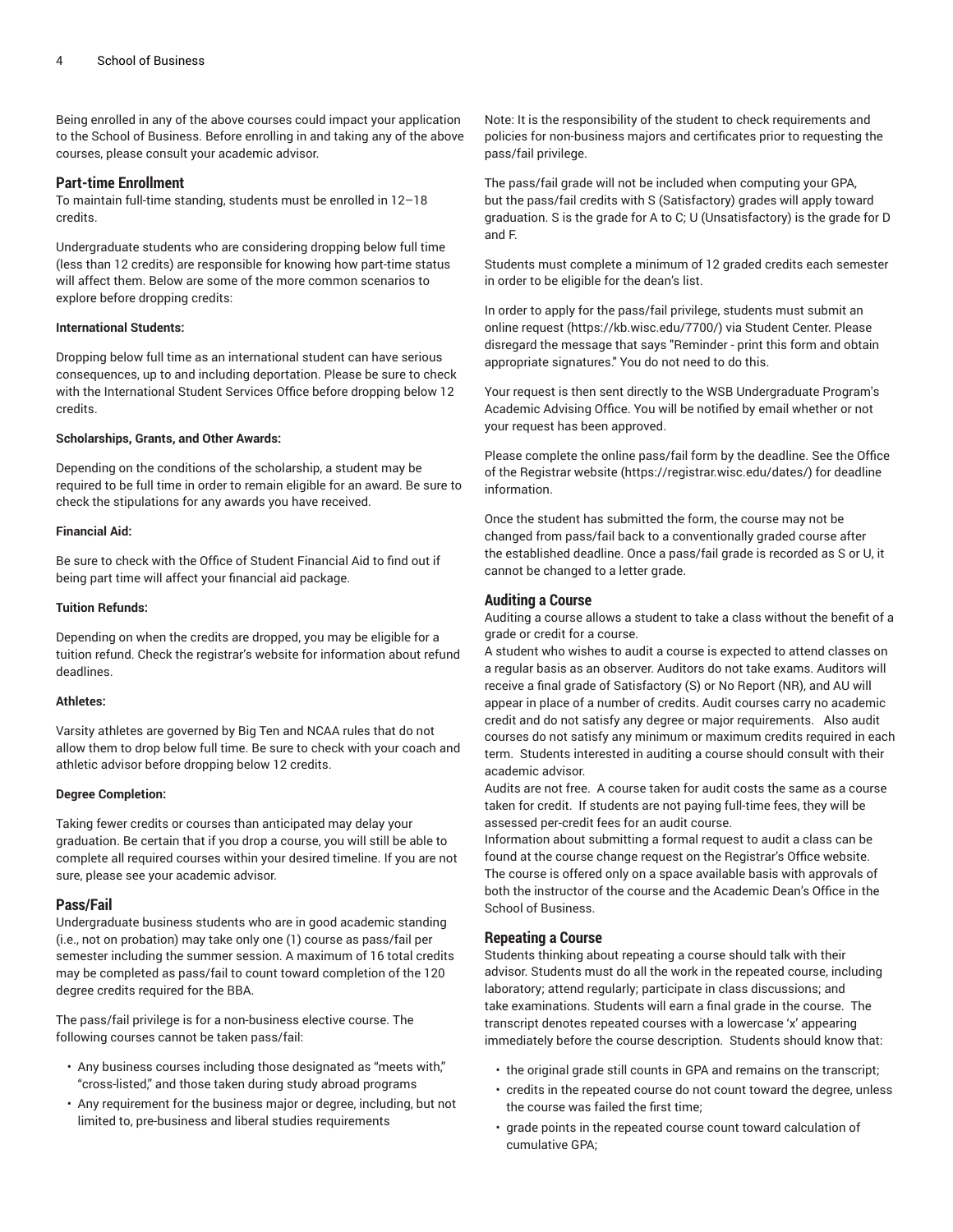• credits carried on courses being repeated count toward the maximum credits permitted in a semester.

Transfer students must be particularly careful to avoid taking courses on the UW–Madison campus that duplicate courses taken at another school. Credit will not be given twice for the same or similar courses, nor will credit be given for a lower-level course in a sequence if students have already received credit for a higher-level course in that sequence. Students should carefully check the Evaluation of Transfer Credits prepared by Credit Evaluation Services and should consult with their advisor. Duplicate courses may include transfer credits and credit by exam, such as Advanced Placement, coming in as course equivalents.

#### **Residency for Degree**

Students admitted to the Wisconsin School of Business Undergraduate Program, including students who transfer from another college or university, must complete a minimum of 30 credits in business courses in residence.

#### **Withdrawal**

Withdrawal indicates that a student intends to stop attending all classes for the current term/semester. If a student wishes to drop all of their classes for a particular semester/term after the first day of classes, a student needs to formally withdraw from the semester by submitting the online withdrawal request in the MyUW Student Center. Failure to do so may result in a recording of Failure for all courses and a "may not continue" action. Any student may withdraw with permission and without grades being recorded at any time up to the last three weeks of a fall or spring semester. Students should refer to the [enrollment](https://registrar.wisc.edu/dates/) dates and [deadlines \(https://registrar.wisc.edu/dates/](https://registrar.wisc.edu/dates/)) provided by the Office of the Registrar if they are enrolled in summer term and wish to withdraw. The Office of the Registrar provides additional information regarding [withdrawal](https://registrar.wisc.edu/withdraw/) [\(https://registrar.wisc.edu/withdraw/\)](https://registrar.wisc.edu/withdraw/), including impacts of withdrawal.

**Medical Withdrawal:** For information on medical withdrawals, students should refer to the [Medical Withdrawal \(https://policy.wisc.edu/library/](https://policy.wisc.edu/library/UW-1084/) [UW-1084/\)](https://policy.wisc.edu/library/UW-1084/) policy.

In addition to entering a request for medical withdrawal in the MyUW Student Center, Business students will need to submit the Petition for Special [Consideration](https://buswisc.qualtrics.com/jfe/form/SV_3a4CkoBg7BQhXRr/?_ga=2.152083449.1715547210.1624291160-630380142.1620053901) form. ([https://](https://buswisc.qualtrics.com/jfe/form/SV_3a4CkoBg7BQhXRr/?_ga=2.152083449.1715547210.1624291160-630380142.1620053901) [buswisc.qualtrics.com/jfe/form/SV\\_3a4CkoBg7BQhXRr/?](https://buswisc.qualtrics.com/jfe/form/SV_3a4CkoBg7BQhXRr/?_ga=2.152083449.1715547210.1624291160-630380142.1620053901) [\\_ga=2.152083449.1715547210.1624291160-630380142.1620053901](https://buswisc.qualtrics.com/jfe/form/SV_3a4CkoBg7BQhXRr/?_ga=2.152083449.1715547210.1624291160-630380142.1620053901)) A staff member from the Academic Dean's Office will be in contact with you following the submission. Medical withdrawals are approved on a caseby-case basis, and medical documentation will be required.

#### **Courses scheduled for fewer than 15 weeks**

Deadlines for sessions and [modular courses](https://registrar.wisc.edu/modular/) ([https://registrar.wisc.edu/](https://registrar.wisc.edu/modular/) [modular/](https://registrar.wisc.edu/modular/)) are listed on the Office of the Registrar's website.

#### **Credit Overload**

To obtain special permission for a credit overload, students need to submit a [petition for special consideration](https://buswisc.qualtrics.com/jfe/form/SV_3a4CkoBg7BQhXRr/?_ga=2.5642675.1034170563.1614009576-1842162041.1564425520) [\(https://](https://buswisc.qualtrics.com/jfe/form/SV_3a4CkoBg7BQhXRr/?_ga=2.5642675.1034170563.1614009576-1842162041.1564425520) [buswisc.qualtrics.com/jfe/form/SV\\_3a4CkoBg7BQhXRr/?](https://buswisc.qualtrics.com/jfe/form/SV_3a4CkoBg7BQhXRr/?_ga=2.5642675.1034170563.1614009576-1842162041.1564425520) [\\_ga=2.5642675.1034170563.1614009576-1842162041.1564425520\)](https://buswisc.qualtrics.com/jfe/form/SV_3a4CkoBg7BQhXRr/?_ga=2.5642675.1034170563.1614009576-1842162041.1564425520) and demonstrate that special circumstances are involved.

Students who wish to take more than 18 credits during the fall or spring semester must have earned a minimum of 3.000 cumulative GPA on the UW-Madison campus. Students will not be permitted to carry more than 20 total credits during the fall or spring semester.

Students can take a maximum of 12 credits during the summer session. Please note that there are credit limits by session as well. Students may enroll for one credit per week of instruction (e.g.: a student can earn 3 credits during a 3-week session, but needs approval to earn 4 credits in a 3-week session). Students who are seeking a credit overload for the summer session must have earned a minimum of 3.000 cumulative GPA on the UW-Madison campus. Students will not be permitted to carry more than 13 total credits during the summer session.

Credit overloads will incur additional tuition costs. Visit [Tuition](https://bursar.wisc.edu/tuition-and-fees/) & Fees [\(https://bursar.wisc.edu/tuition-and-fees/\)](https://bursar.wisc.edu/tuition-and-fees/) for more information.

### **FIRST-YEAR REQUIREMENTS (FRESHMAN DIRECT ADMIT STUDENTS ONLY)**

#### **Academic progression requirements & policies**

To progress in the Wisconsin School of Business Undergraduate Program after direct admission, students must complete the following requirements by the end of their first year at UW– Madison:

- 1. Students must complete a minimum of 24 degree credits in residence.
- 2. Students must complete the following requirements through successful completion of a course, placement test, transfer credit or test credit:
	- a. *Communication Part A (complete one):*
		- ENGL 100 Introduction to College Composition (3 cr)
		- COM ARTS 100 Introduction to Speech Composition (3 cr)
		- ESL 118 Academic Writing II (3 cr), non-native English speakers only
	- b. *Calculus (complete one):*
		- MATH 211 Calculus (5 cr)
		- MATH 217 Calculus with Algebra and Trigonometry II (5 cr) (must complete MATH 171 first)
		- MATH 221 Calculus and Analytic Geometry 1 (5 cr)
	- c. *Economics (complete one):*
		- ECON 101 Principles of Microeconomics (4 cr)
		- ECON 111 Principles of Economics-Accelerated Treatment (4 cr, Honors course)
	- d. *Psychology*
		- PSYCH 202 Introduction to Psychology (3 cr)
	- e. *Business course for first-year students*
		- GEN BUS 110 Personal and Professional Foundations in Business (1 cr)

#### **Monitoring and communication after fall semester**

First-year progression progress will be monitored after the fall semester. Students will receive an email notification after the fall term informing them whether or not they are on track to meet the progression requirements by the end of their first year.

#### **Action for students who did not meet the First-Year Progression Requirements**

Students who do not meet progression requirements after the first year will receive an enrollment hold. To remove the enrollment hold, students must meet with their academic advisor in the Undergraduate Program and create a progression plan.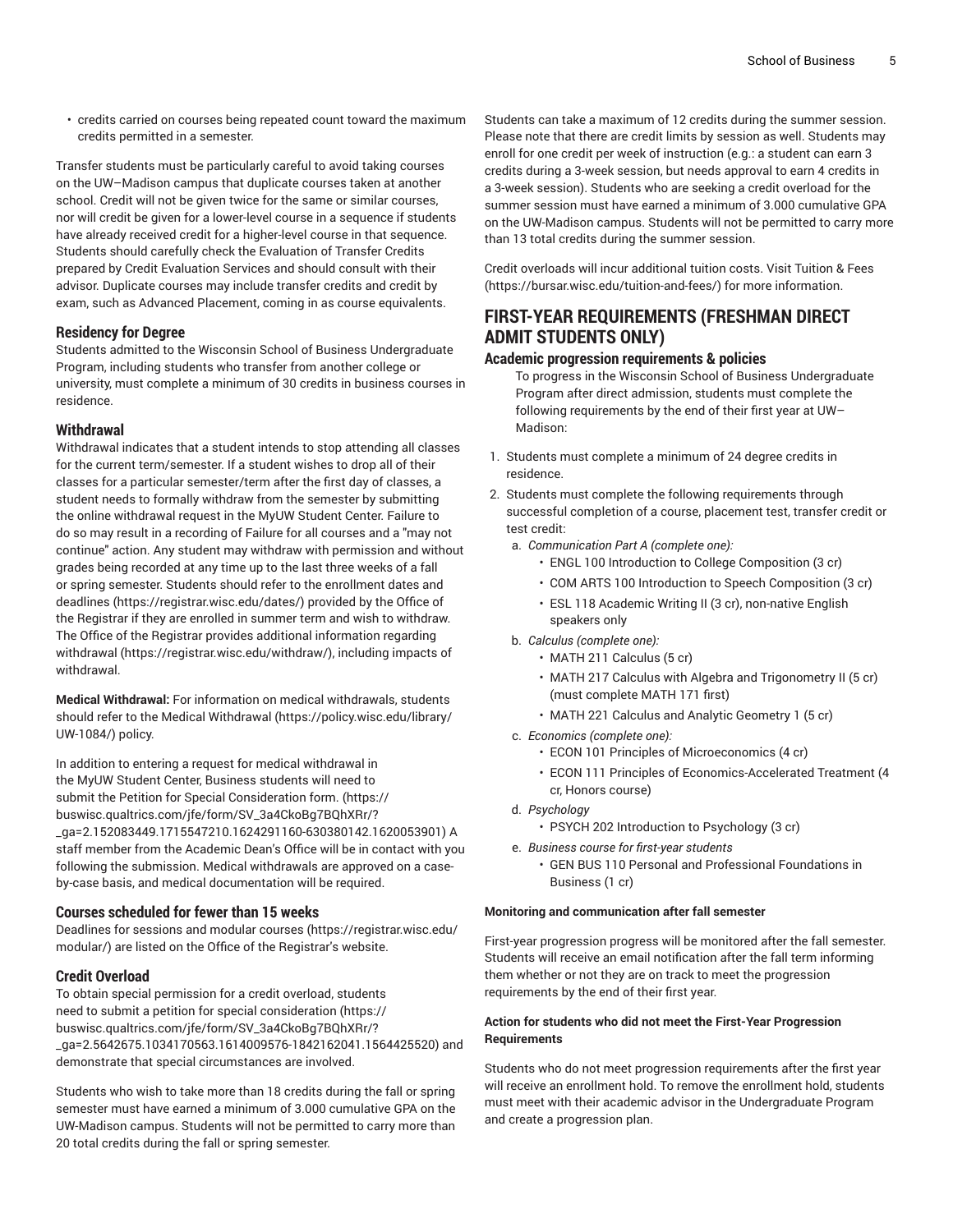### **EXAMS**

## **Finals**

#### **General Info/Schedule:**

Final exam times are automatically assigned for both fall and spring semesters. Final exam times can be found in MyUW.

#### **Make-Up Final Exams:**

Make-up exams may not consist of more than 10% of the total number of students enrolled. If an instructor needs to give a make-up to more than 10% of students enrolled, they must obtain the dean's written approval.

#### **Student Conflicts:**

Students should attempt to avoid having more than two exams within 24 hours. If a student has more than two exams in 24 hours, the instructor may—but is not required to—offer a make-up final exam or allowable alternative. However, if a student has two exams at the same time and date, one instructor must offer a make-up final exam or allowable alternative.

#### **Midterms**

Midterm exams can occur throughout the term and may take place outside of the regularly scheduled class time. More information on the campus policy for evening midterm exams can be found [here \(https://](https://policy.wisc.edu/library/UW-879/) [policy.wisc.edu/library/UW-879/](https://policy.wisc.edu/library/UW-879/)).

### **GRADES**

#### **Academic Probation**

Students admitted to the School of Business must maintain all of the following GPA minimums:

2.00 cumulative GPA on all UW–Madison coursework

2.00 semester GPA for each semester

Failure to meet either of these standards will result in probationary status.

A student will be cleared of probationary status at the end of the semester or summer session when all of the above conditions are met and the student's record contains no grade of incomplete.

Students continuing on probation for a second, consecutive semester will be placed on strict probation. Students who are not removed from strict probation after one semester will be dropped from enrollment in the School of Business and UW–Madison for one semester. School of Business undergraduate students have the opportunity to appeal the "dropped for one term" status by participating in an appeals process. The WSB Academic Dean's Office will notify students by email of the appeals process and timeline.

Students who were dropped for one term may reapply on probationary status (after a one-semester hiatus) if they can demonstrate the ability and desire to devote sufficient energy to scholastic work. To reapply, students may complete a reentry application through the Office of Admissions and Recruitment.

GPA deficiencies causing probationary status cannot be removed through coursework at another university or through correspondence study.

#### **Dean's List**

Business students who achieve a grade point average of 3.75 for any semester in which they complete 12 graded degree credits will have their names on the dean's list. A permanent record of this achievement is entered on the student's transcript. Students with I, P, or U on their grade

report will automatically be ineligible for the dean's list. Subsequent academic action may change eligibility.

#### **Grading Policy**

The mean grade should be no higher than 3.0 in the following undergraduate classes:

ACCT I S 100 Introductory Financial Accounting, GEN BUS 301 Business Law, ACCT I S 211 Introductory Managerial Accounting, FINANCE/ ECON 300 Introduction to Finance, MARKETNG 300 Marketing Management, M H R 300 Managing Organizations, OTM 300 Operations Management, R M I 300 Principles of Risk Management

For all other undergraduate courses with class numbers below 600 and 15 or more students enrolled, the mean grade should be no higher than 3.3 and the maximum percentage of As is 30%.

#### **Graduating with Distinction**

The Office of the Registrar compiles a preliminary list of business students eligible for distinction. These students are eligible to wear an honors stole with their commencement attire. The WSB Undergraduate Program will notify eligible students via email 2-3 weeks before the commencement ceremony.

Distinction is awarded to graduated business students who meet the following criteria:

- At least sixty (60) credits earned (in residence) at UW–Madison
- A cumulative UW–Madison GPA in the top twenty percent (20%) of the graduating business class

Please note that students on the preliminary list for distinction may or may not receive distinction. The distinction designation is subject to change and is dependent upon official graduation date (semester), number of students graduating, and final grade calculations, including last semester and in-progress courses.

Students who graduate with distinction are eligible to wear a cardinal stole with their commencement attire. The stoles can be obtained from the University Bookstore with a deposit and do not need to be ordered in advance. More information on graduation attire can be found on the site of the Secretary of the Faculty.

"Graduated with Distinction" is notated on official transcripts only.

#### **Incomplete Policy**

An incomplete may be reported for a student who has carried a subject with a passing grade until near the end of the semester and then, because of illness or other unusual and substantiated cause beyond his/ her control, has been unable to take or complete the final examination or to complete some limited amount of term work. An incomplete is not given to a student who stays away from a final examination unless the student proves to the instructor that he or she was prevented from attending as indicated above. In the absence of such proof, the grade shall be F; even with such proof, if his/her work has convinced the instructor that he/she cannot pass, the grade shall be F.

If an admitted business student earns an incomplete, the work for that course must be completed by the last class day of the student's next semester in residence (exclusive of summer sessions). Incompletes incurred in the last semester of residence may not be removed after five years of absence from the university without special advance permission of the associate dean. Such incompletes must remain on the record with grades of PI and do not lapse into failures.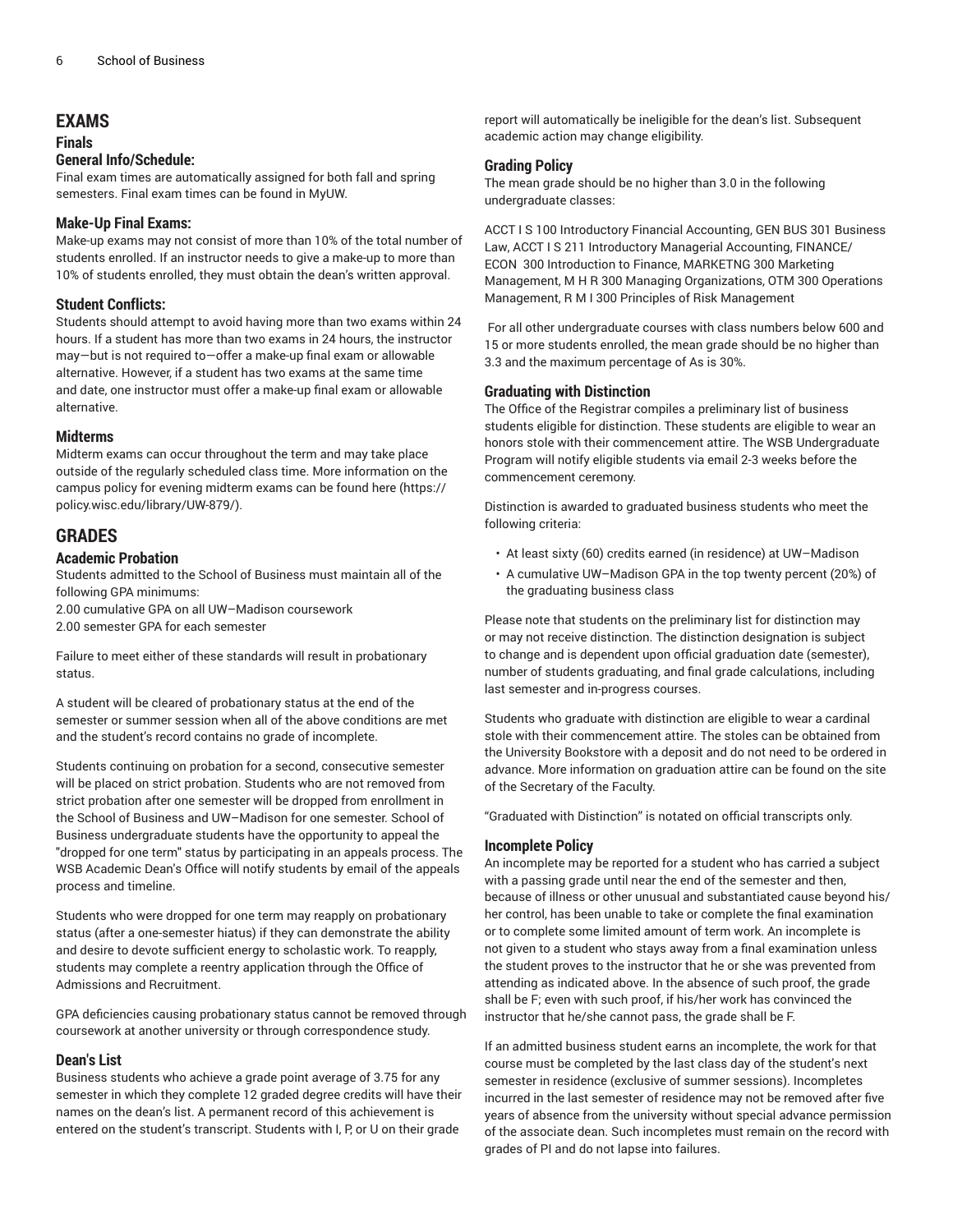### **MAJOR DECLARATION**

#### **Additional major outside of business**

Business students may declare **one** additional major outside the School of Business in the College of Letters & Science (excluding AMEP, Journalism, Landscape Architecture, Social Work, Music: Education B.M., and Music: Performance: B.M.), School of Education (options include: Educational Policy Studies, Health Promotion and Health Equity or Theater & Drama), or College of Agricultural and Life Sciences (only including Global Health). Students who gain approval to complete an additional major in the College of Letters & Science, the School of Education, or the College of Agricultural and Life Sciences must complete major requirements prior to, or concurrently with, their business degree. Students who have fulfilled the degree requirements for the BBA will be graduated, even if the additional major outside the School of Business had not been completed.

#### **To declare a second major:**

Students will need to meet with the advisor of their additional major, and the advisor will fill out and submit an additional major declaration form on their behalf. This will be sent to the WSB Undergraduate Program for approval.

Meet regularly with your School of Business academic advisor and additional major advisor regarding major and/or degree requirements.

### **To cancel a second major:**

Students interested in cancelling their additional major will need to make this request through their additional major advisor or department.

#### **School of Business Major**

Direct admit business students will declare their business major at SOAR, and business students admitted through the prebusiness process will be declared in their selected business major at time of acceptance into the School. Students can indicate that they are exploring in business at that time. Business students may update their major plan (can declare or cancel any of the business majors offered) by completing the [major](https://bus.wisc.edu/current-student-resources/bba/academic-support-resources/forms/) [declaration form](https://bus.wisc.edu/current-student-resources/bba/academic-support-resources/forms/) [\(https://bus.wisc.edu/current-student-resources/bba/](https://bus.wisc.edu/current-student-resources/bba/academic-support-resources/forms/) [academic-support-resources/forms/\)](https://bus.wisc.edu/current-student-resources/bba/academic-support-resources/forms/).

Students interested in declaring a certificate offered through the School of Business should follow the procedures outlined on the Certificates page for the appropriate program.

## **COURSES AT OTHER INSTITUTIONS**

#### **Common Guidance for Off-Campus Coursework**

WSB Undergraduate students are advised to take no more than two courses in their major (or per major if pursuing multiple majors) offcampus. This guidance includes courses taken for transfer credit at another accredited institution as well as courses taken on a School of Business or UW–Madison-sponsored study abroad program. Due to the international emphasis of the major, there is no limit on the number of courses taken towards the International Business major while on a School of Business or UW–Madison-sponsored study abroad program. The academic departments of the School of Business strongly recommend that all BBA students complete the core or initial course in their major(s) on campus.

While WSB Undergraduate students are able to take courses offcampus, the WSB Undergraduate Program reminds students that they should plan to complete all prerequisites for any off-campus course, regardless of its place in the BBA curriculum, prior to taking the course off-campus. Attention to these prerequisites is crucial to ensuring WSB Undergraduate students are prepared for their coursework whether it

is taken on or off campus. Advance academic planning is an integral part of a student's success and ability to remain on track to graduate. Students are strongly encouraged to share with their advisor if they plan to enroll in course work off-campus at any time once they are a UW-Madison student. Advisors assist students in making decisions regarding enrollment in off-campus course work and share resources with students to ensure that courses will transfer to UW-Madison for degree credit and satisfy the requirement(s) they expect. While students are always encouraged to share this information with their advisor, students are required to gain permission to take courses off-campus in certain circumstances.

#### **Concurrent Enrollment**

School of Business students are not allowed to enroll concurrently at other accredited post-secondary institutions during any term in which they are enrolled at UW–Madison (fall, spring) without seeking special permission. This includes enrollment in online, distance education, and physical attendance classes (exceptions may be made for UW– Extension/Independent Learning—see below).

Students are permitted to enroll in more than one university during the summer session. However, please be aware that if you are taking a course at another university that begins in the summer and coincides with the fall and/or spring semester, it will fall into this category of concurrent enrollment, regardless of when the course will be completed.

If students are taking a course at another institution of higher learning over UW-Madison's winter break, they do not need to seek permission for concurrent enrollment if the course does not overlap UW-Madison's spring term or if the overlap is two weeks or less. Please note that students may take no more than one course off-campus during winter recess.

If it is discovered that a student violated this policy, this credit will be removed from the student's record. It is the responsibility of the student to verify with their academic advisor that they are not in violation of this policy.

#### **Independent Learning**

**UW Independent Learning** (UW IL) is a branch of UW Extension that offers online and distance learning courses. Courses taken through UW Independent Learning are considered **concurrent enrollment** and require special permission to enroll in the fall, spring or summer.

Students interested in taking a course through UW IL should meet with an academic advisor. If the advisor and student agree this is a good option the student should follow these steps to request permission for concurrent enrollment and request a tuition waiver (if applicable). Forms should be returned to 3150 Grainger.

- Fill out a **Petition/Special Consideration Request** requesting permission for concurrent enrollment with UW Independent Learning. Be sure to include which class you intend to take.
- Students with full time status at UW–Madison may request a **tuition waiver** for UW Extension Independent Learning Courses provided that the following conditions are met:
	- The student requests the waiver and enrolls in the course by the UW–Madison add deadline (second Friday of the semester).
	- The course is taken during the regular academic session.
	- The course is completed during the term for which the tuition waiver is requested.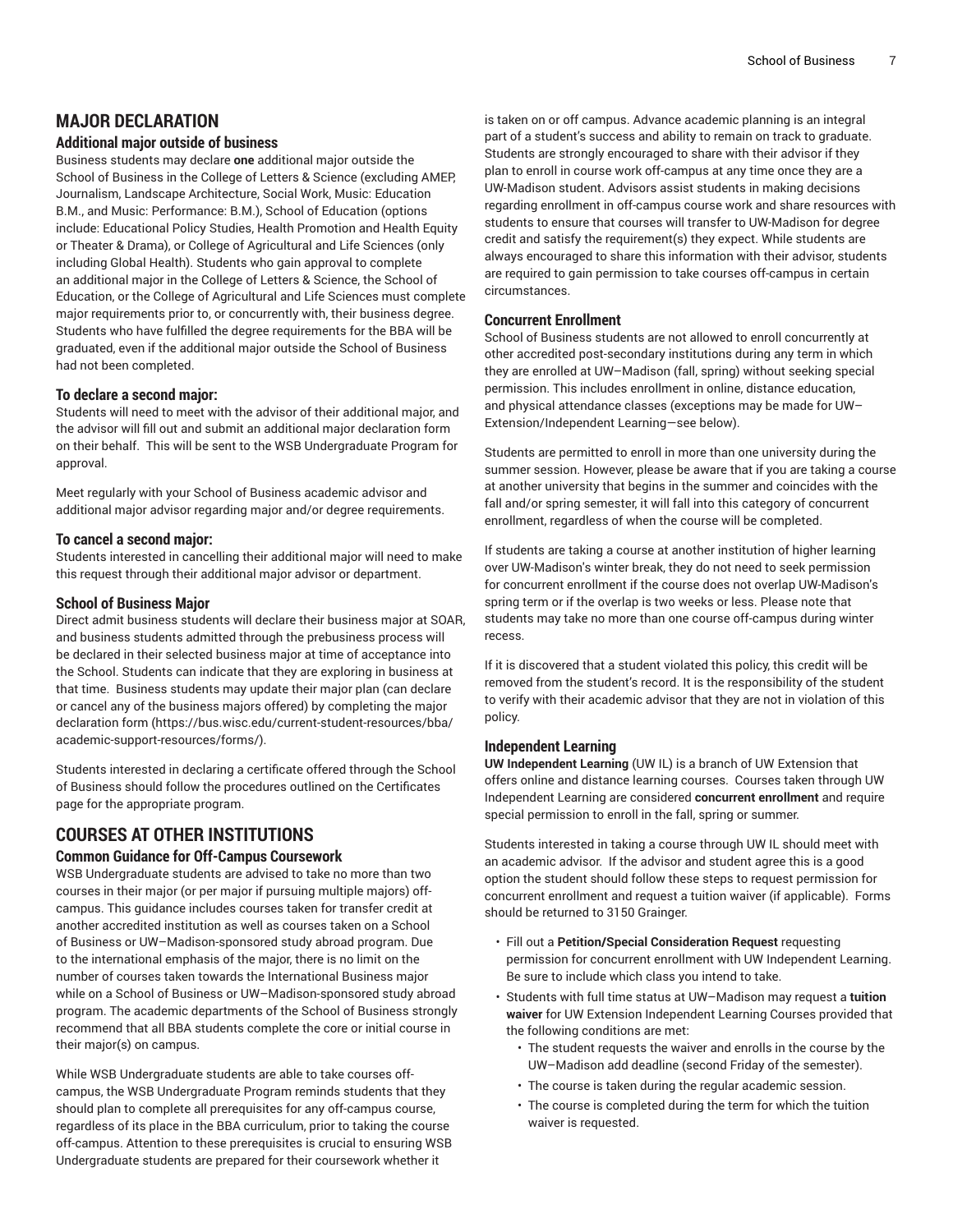• The student does not exceed 18 credits total between the two campuses.

Students are responsible for the \$75 administrative fee for enrolling in a UW IL course.

The minimum length of time to complete an IL course is typically three months. Foreign language courses often require more time. Students should take this into consideration as they are planning the completion of their degree.

#### **Transfer Credits**

UW–Madison students may choose to take courses off campus during the summer or winter session and potentially transfer credit to UW– Madison. The UW–Madison Office of the Registrar handles transfer course equivalencies. Please note that UW–Madison students may not take courses at another institution during the fall or spring semester if they are concurrently taking courses at UW–Madison (see **concurrent enrollment policy**). Students may take no more than one course offcampus during winter recess. Students interested in earning transfer credit for a **non–UW study abroad program** must work with UW– Madison's International Academic Programs well in advance.

It is highly recommended that students do not take a course unless they know in advance that it will transfer to UW–Madison for credit. The Office of the Registrar provides information regarding [how to determine](https://registrar.wisc.edu/transfer-your-credit-to-uw-madison/) course [equivalencies \(https://registrar.wisc.edu/transfer-your-credit-to](https://registrar.wisc.edu/transfer-your-credit-to-uw-madison/)[uw-madison/](https://registrar.wisc.edu/transfer-your-credit-to-uw-madison/)).

#### **Transfer Credit Process**

- Review your DARS report and consult your academic advisor to see what you still need to take and whether the course(s) would be a good option to take at another institution over the summer or winter session. It is not advised to take your business major courses off campus.
- Research course options at the institution where you plan on taking the course(s).
- Determine equivalency using [Office of the Registrar course](https://registrar.wisc.edu/course-equivalency-service/) [equivalency](https://registrar.wisc.edu/course-equivalency-service/) resources ([https://registrar.wisc.edu/course](https://registrar.wisc.edu/course-equivalency-service/)[equivalency-service/\)](https://registrar.wisc.edu/course-equivalency-service/), beginning with [Transferology](https://www.transferology.com/state/wisconsin.htm) [\(https://](https://www.transferology.com/state/wisconsin.htm) [www.transferology.com/state/wisconsin.htm\)](https://www.transferology.com/state/wisconsin.htm).
- Apply as a "special" or "guest" student at the institution you plan on attending.
- Enroll in the course and pay tuition directly to the institution you are attending.
- After the course is complete, have the institution send an official transcript to the UW–Madison Office of Admissions and Recruitment at 702 West Johnson Street, Suite 1101, Madison, WI 53715-1007 or [etranscripts@admissions.wisc.edu](mailto:etranscripts@admissions.wisc.edu).

### **APPEAL**

#### **Academic Policy or Requirement Appeal**

If an undergraduate business student wishes to request an exception to a School of Business academic policy or regulation, or a degree or major requirement, they should start by consulting with their academic advisor. They then will need to formally submit their request using the Petition for Special [Consideration](https://buswisc.qualtrics.com/jfe/form/SV_3a4CkoBg7BQhXRr/?_ga=2.2520624.1034170563.1614009576-1842162041.1564425520) ([https://buswisc.qualtrics.com/jfe/form/SV\\_3a4CkoBg7BQhXRr/?](https://buswisc.qualtrics.com/jfe/form/SV_3a4CkoBg7BQhXRr/?_ga=2.2520624.1034170563.1614009576-1842162041.1564425520) [\\_ga=2.2520624.1034170563.1614009576-1842162041.1564425520\)](https://buswisc.qualtrics.com/jfe/form/SV_3a4CkoBg7BQhXRr/?_ga=2.2520624.1034170563.1614009576-1842162041.1564425520) form. Exception requests could include dropping a course or withdrawing after the deadline, enrolling in a credit overload, concurrent enrollment,

or meeting a requirement with a substitution. Students pursuing one of the business certificate options should utilize the Petition for course or requirement exceptions related to their certificate.

Exceptions to established policies, regulations, and/or program requirements should be rare and will be considered on an individual case by case basis. They will be reviewed by the School of Business Undergraduate Program's Academic Advising Office. School of Business Department Chairs will be consulted on major requirement exceptions. Substantial consultation time with faculty, staff, and/or deans may be required, so students should not expect to receive an immediate response.

#### **Grade Appeal**

If a student is dissatisfied with a grade received in a School of Business course, the following procedure must be followed should the student wish to appeal the grade.

The student will first discuss the grade appeal with the instructor of the course.

If the student and instructor cannot come to an agreement, the student will provide a formal written request for grade appeal to the associate dean in charge of the relevant program. The written request must include the class, instructor, grade received, date and conclusion of meeting with instructor, and the specific reason(s) for appealing the grade.

The associate dean will forward the appeal request to the chair of the department which houses the course in question. The department chair will perform the due diligence necessary (including, but limited to, meeting with the instructor and student) to assess the merits of the appeal request and will provide a decision in writing to the associate dean.

The associate dean will communicate the decision to both the student and instructor.

Should the student wish to appeal the decision further, the associate dean will perform the due diligence necessary (including, but limited to, meeting with the chair, instructor, and student) to assess the merits of the appeal request. The associate dean has the discretion to review not only the process that was undertaken in the first review, but also the earlier decision. The associate dean will provide a decision in writing to the chair, instructor, and student.

The instructor will take action if needed.

Please note that The Office of Compliance is responsible for investigating allegations of discrimination. If a student is appealing a grade due to alleged discrimination, they should be in contact with the Office of Compliance.

# **ONLINE DEGREE PROGRAM**

School of Business students are responsible for being familiar with the policies that affect them. School of Business policy is subject to change, so be sure to review this website for the most up-to-date information. Questions related to policy interpretation can be directed to your academic advisor for clarification. The following policies apply to students pursuing one of the School of Business online degree programs.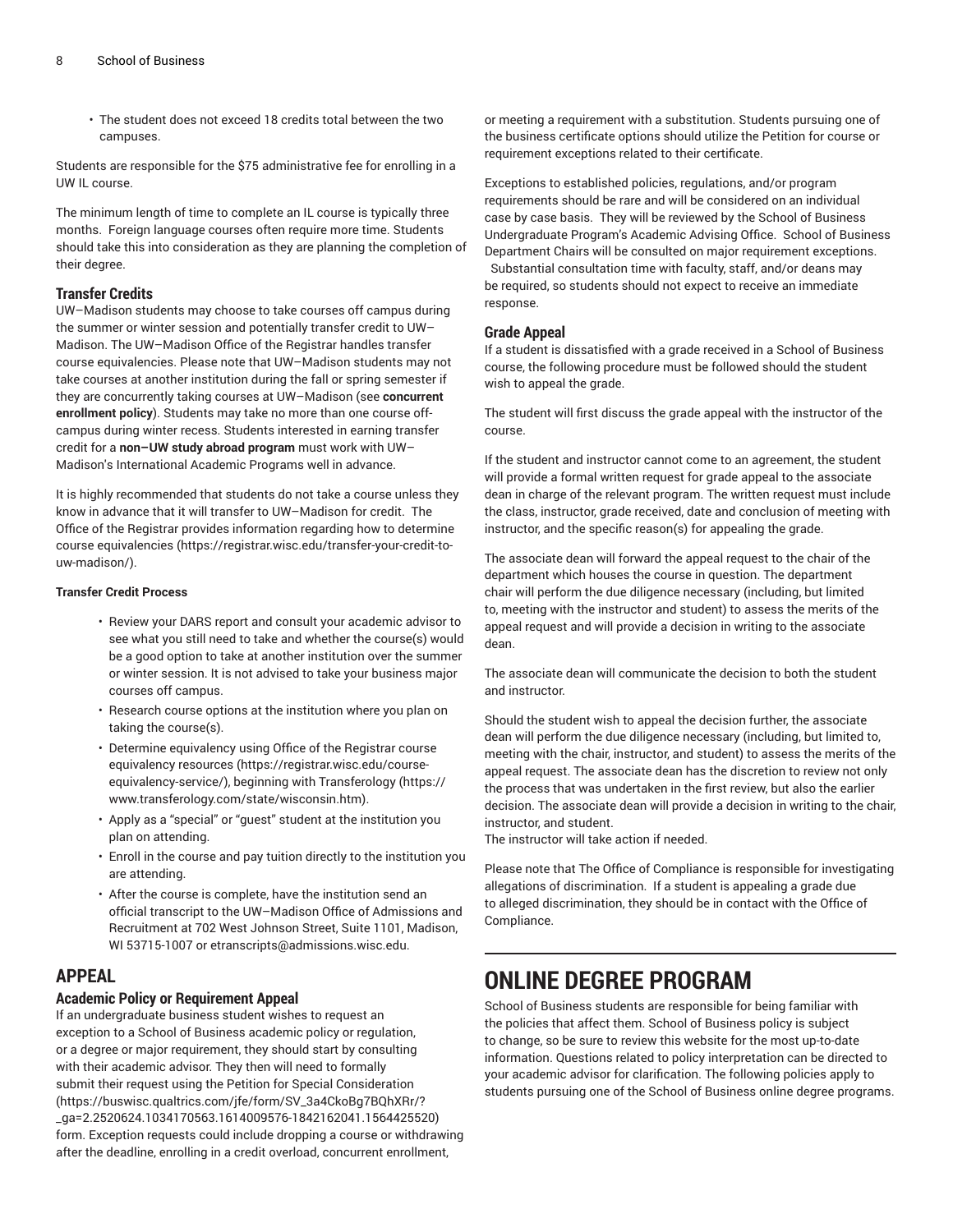## **COURSES/ENROLLMENT**

#### **Program Requirements**

When students enter a School of Business online degree program, they are held to the degree requirements described in the most recent Guide. The term of admittance to the online program results in a catalog and alternate catalog year that reflects the most recent BBA requirements for the online program.

#### **10 Semester Rule for Reentry Students**

**Students re-entering after an absence of 10 or more semesters:**

A business student reentering UW–Madison is responsible for completing all the current School of Business degree requirements that are in effect at the time of reentry to UW–Madison and the School of Business. Students who left the institution as a business student do not need to reapply for admission to the School of Business when they return.

#### **Modality**

The modality for School of Business online degree program courses are online only. Students in an online program who are enrolled in a class section which is not "Online Only" will be dropped from that class section. A change of program that requires change of modality of instruction is not permitted. Should there be compelling extenuating circumstances that justify a change in learning modality option for an individual student, the student may request of change of modality via the Petition for Special [Consideration \(https://](https://buswisc.qualtrics.com/jfe/form/SV_3a4CkoBg7BQhXRr/?_ga=2.207081875.1034170563.1614009576-1842162041.1564425520) [buswisc.qualtrics.com/jfe/form/SV\\_3a4CkoBg7BQhXRr/?](https://buswisc.qualtrics.com/jfe/form/SV_3a4CkoBg7BQhXRr/?_ga=2.207081875.1034170563.1614009576-1842162041.1564425520) [\\_ga=2.207081875.1034170563.1614009576-1842162041.1564425520\)](https://buswisc.qualtrics.com/jfe/form/SV_3a4CkoBg7BQhXRr/?_ga=2.207081875.1034170563.1614009576-1842162041.1564425520).

#### **Graduation**

The School of Business will graduate a student at the end of the semester (spring, summer or fall) in which all university, BBA degree and business major requirements are complete and have a cumulative GPA of 2.00 or higher. Students cannot graduate with a [temporary](https://registrar.wisc.edu/grades-and-gpa/) grade (<https://registrar.wisc.edu/grades-and-gpa/>), such as I or NR, for any requirements. Speak with the course instructor or your advisor to resolve temporary grades. The date when the outstanding Incompletes (I) are resolved will determine the semester of graduation.

If a student is completing their final coursework while not in residence, the student must notify the WSB Undergraduate Program's Advising Office when the official transcript has been evaluated by UW-Madison and appears on their record. This allows their DARS to be certified for graduation.

It is the student's responsibility to ensure that graduation requirements have been met. All students should regularly consult their DARS (Degree Audit Reporting System) document in conjunction with their advisor to ensure that all graduation requirements have been met.

#### **Student Responsibility for Enrollment**

Each student is responsible for arranging a course list that will permit satisfactory progress toward degree requirements and for verifying registration in chosen classes.

The Office of the Registrar publishes university deadlines for adding and dropping individual courses, withdrawing (from all courses), and selection options such as pass/fail and audit. Please pay special attention to [session deadlines](https://registrar.wisc.edu/sessioncodes/) [\(https://registrar.wisc.edu/sessioncodes/](https://registrar.wisc.edu/sessioncodes/)). Changing enrollment can have consequences for academic standing, tuition, progress toward degree, etc. Students are strongly encouraged to consult with an academic advisor prior to initial enrollment and before making any changes to enrollment.

#### **No Credit Courses**

The School of Business does not award credit for the following:

- Failed courses (grade of "F")
- Repeated courses (except where a repeat is allowed)
- Courses for which a student may not receive credit because of a previously completed course (as indicated in the Course Search & Enroll App)

Before enrolling in and taking any of the above courses, please consult your academic advisor.

#### **Part-time Enrollment**

To maintain full-time standing, students must be enrolled in 12–18 credits.

Undergraduate students who are considering dropping below full time (less than 12 credits) are responsible for knowing how part-time status will affect them. Below are some of the more common scenarios to explore before dropping credits:

#### **Scholarships, Grants, and Other Awards:**

Depending on the conditions of the scholarship, a student may be required to be full time in order to remain eligible for an award. Be sure to check the stipulations for any awards you have received.

#### **Financial Aid:**

Be sure to check with the Office of Student Financial Aid to find out if being part time will affect your financial aid package.

#### **Tuition Refunds:**

Depending on when the credits are dropped, you may be eligible for a tuition refund. Check the registrar's website for information about refund deadlines.

#### **Athletes:**

Varsity athletes are governed by Big Ten and NCAA rules that do not allow them to drop below full time. Be sure to check with your coach and athletic advisor before dropping below 12 credits.

#### **Degree Completion:**

Taking fewer credits or courses than anticipated may delay your graduation. Be certain that if you drop a course, you will still be able to complete all required courses within your desired timeline. If you are not sure, please see your academic advisor.

#### **Pass/Fail**

Undergraduate business students who are in good academic standing (i.e., not on probation) may take only one (1) course as pass/fail per semester including the summer session. A maximum of 16 total credits may be completed as pass/fail to count toward completion of the 120 degree credits required for the BBA.

The pass/fail privilege is for a non-business elective course. The following courses cannot be taken pass/fail:

- Any business courses including those designated as "meets with," "cross-listed," and those taken during study abroad programs
- Any requirement for the business major or degree, including, but not limited to, pre-business and liberal studies requirements

Note: It is the responsibility of the student to check requirements and policies for non-business majors and certificates prior to requesting the pass/fail privilege.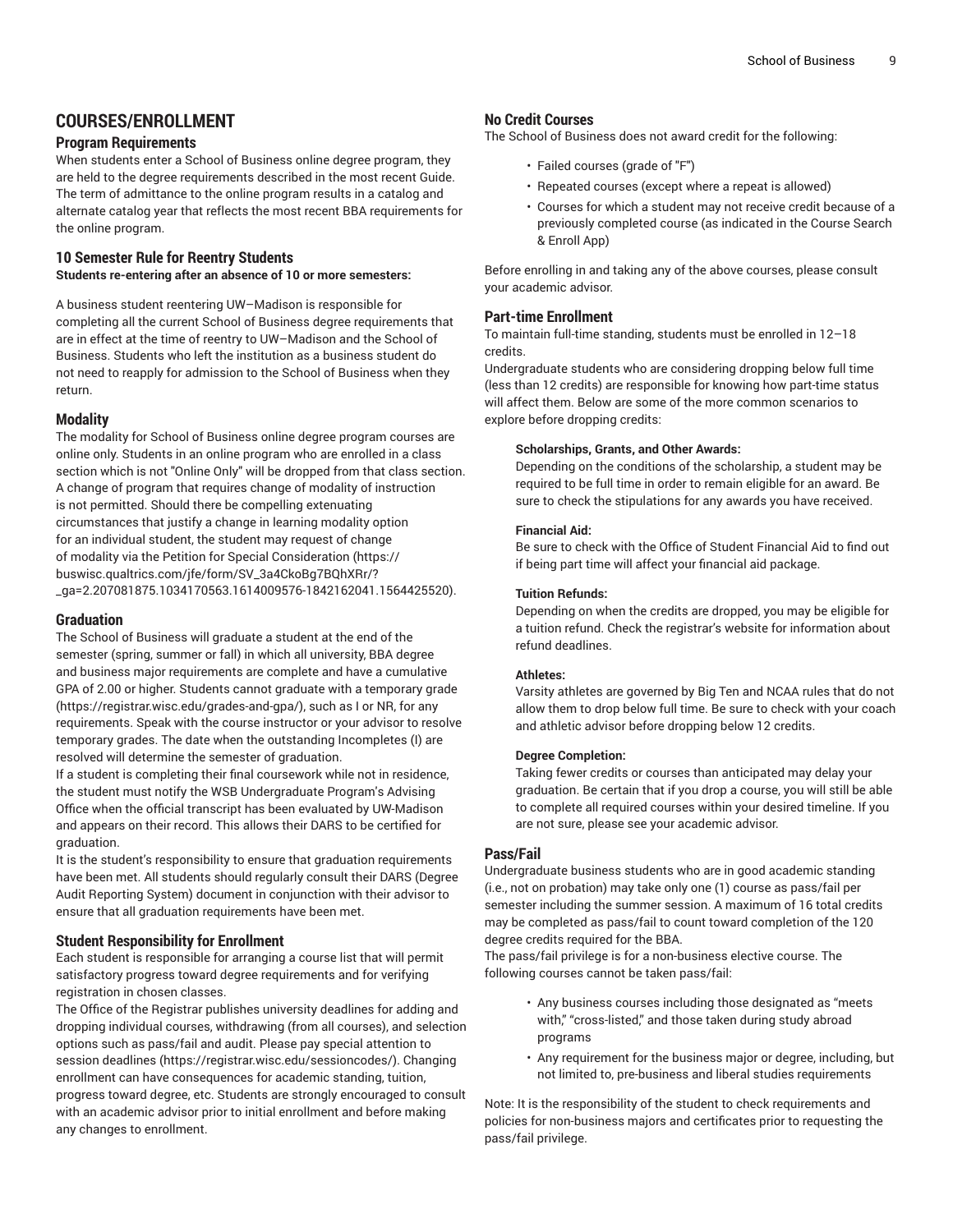The pass/fail grade will not be included when computing your GPA, but the pass/fail credits with S (Satisfactory) grades will apply toward graduation. S is the grade for A to C; U (Unsatisfactory) is the grade for D and F.

Students must complete a minimum of 12 graded credits each semester in order to be eligible for the dean's list.

In order to apply for the pass/fail privilege, students must submit an online request via Student Center. Please disregard the message that says "Reminder - print this form and obtain appropriate signatures." You do not need to do this.

Your request is then sent directly to the WSB Undergraduate Program's Academic Advising Office. You will be notified by email whether or not your request has been approved.

Please complete the online pass/fail form by the deadline. See the Office of the Registrar [website for deadline information](https://registrar.wisc.edu/dates/) ([https://](https://registrar.wisc.edu/dates/) [registrar.wisc.edu/dates/](https://registrar.wisc.edu/dates/)).

Once the student has submitted the form, the course may not be changed from pass/fail back to a conventionally graded course after the established deadline. Once a pass/fail grade is recorded as S or U, it cannot be changed to a letter grade.

#### **Repeating a Course**

Students thinking about repeating a course should talk with their advisor. Students must do all the work in the repeated course, including laboratory; attend regularly; participate in class discussions; and take examinations. Students will earn a final grade in the course. The transcript denotes repeated courses with a lowercase 'x' appearing immediately before the course description. Students should know that:

- the original grade still counts in GPA and remains on the transcript;
- credits in the repeated course do not count toward the degree, unless the course was failed the first time;
- grade points in the repeated course count toward calculation of cumulative GPA;
- credits carried on courses being repeated count toward the maximum credits permitted in a semester.

Transfer students must be particularly careful to avoid taking courses on the UW–Madison campus that duplicate courses taken at another school. Credit will not be given twice for the same or similar courses, nor will credit be given for a lower-level course in a sequence if students have already received credit for a higher-level course in that sequence. Students should carefully check the Evaluation of Transfer Credits prepared by Credit Evaluation Services and should consult with their advisor. Duplicate courses may include transfer credits and credit by exam, such as Advanced Placement, coming in as course equivalents.

#### **Residency for Degree**

Students admitted to the Wisconsin School of Business Undergraduate Program, including students who transfer from another college or university, must complete a minimum of 30 credits in residence.

#### **Withdrawal**

Withdrawal indicates that a student intends to stop attending all classes for the current term/semester. If a student wishes to drop all of their classes for a particular semester/term after the first day of classes, a student needs to formally withdraw from the semester by submitting the online withdrawal request in the MyUW Student Center. Failure to do so may result in a recording of Failure for all courses and a "may not continue" action. Any student may withdraw with permission and without grades being recorded at any time up to withdrawal deadline. Students should refer to the [enrollment](https://registrar.wisc.edu/dates/) dates and deadlines ([https://](https://registrar.wisc.edu/dates/)

[registrar.wisc.edu/dates/\)](https://registrar.wisc.edu/dates/) provided by the Office of the Registrar. The Office of the Registrar provides additional information regarding [withdrawal](https://registrar.wisc.edu/withdraw/) (<https://registrar.wisc.edu/withdraw/>), including impacts of withdrawal.

**Medical Withdrawal**: For information on medical withdrawals, students should refer to the [Medical Withdrawal](https://policy.wisc.edu/library/UW-1084/) ([https://policy.wisc.edu/library/](https://policy.wisc.edu/library/UW-1084/) [UW-1084/](https://policy.wisc.edu/library/UW-1084/)) policy.

In addition to entering a request for medical withdrawal in the MyUW Student Center, Business students will need to submit the Petition for Special [Consideration](https://buswisc.qualtrics.com/jfe/form/SV_3a4CkoBg7BQhXRr/?_ga=2.152083449.1715547210.1624291160-630380142.1620053901) form ([https://](https://buswisc.qualtrics.com/jfe/form/SV_3a4CkoBg7BQhXRr/?_ga=2.152083449.1715547210.1624291160-630380142.1620053901) [buswisc.qualtrics.com/jfe/form/SV\\_3a4CkoBg7BQhXRr/?](https://buswisc.qualtrics.com/jfe/form/SV_3a4CkoBg7BQhXRr/?_ga=2.152083449.1715547210.1624291160-630380142.1620053901) [\\_ga=2.152083449.1715547210.1624291160-630380142.1620053901\)](https://buswisc.qualtrics.com/jfe/form/SV_3a4CkoBg7BQhXRr/?_ga=2.152083449.1715547210.1624291160-630380142.1620053901). A staff member from the Academic Dean's Office will be in contact with you following the submission. Medical withdrawals are approved on a caseby-case basis, and medical documentation will be required.

#### **Credit Overload**

To obtain special permission for a credit overload, students need to submit a [petition for special consideration \(https://](https://buswisc.qualtrics.com/jfe/form/SV_3a4CkoBg7BQhXRr/?_ga=2.5642675.1034170563.1614009576-1842162041.1564425520) [buswisc.qualtrics.com/jfe/form/SV\\_3a4CkoBg7BQhXRr/?](https://buswisc.qualtrics.com/jfe/form/SV_3a4CkoBg7BQhXRr/?_ga=2.5642675.1034170563.1614009576-1842162041.1564425520) [\\_ga=2.5642675.1034170563.1614009576-1842162041.1564425520](https://buswisc.qualtrics.com/jfe/form/SV_3a4CkoBg7BQhXRr/?_ga=2.5642675.1034170563.1614009576-1842162041.1564425520)) and

demonstrate that special circumstances are involved. Students who wish to take more than 18 credits during the fall or spring semester must have earned a minimum of 3.000 cumulative GPA on the UW-Madison campus. Students will not be permitted to carry more than 20 total credits during the fall or spring semester.

Students can take a maximum of 12 credits during the summer session. Please note that there are credit limits by session as well. Students may enroll for one credit per week of instruction (e.g.: a student can earn 3 credits during a 3-week session, but needs approval to earn 4 credits in a 3-week session). Students who are seeking a credit overload for the summer session must have earned a minimum of 3.000 cumulative GPA on the UW-Madison campus. Students will not be permitted to carry more than 13 total credits during the summer session.

Credit overloads will incur additional tuition costs. Visit [Tuition](https://bursar.wisc.edu/tuition-and-fees/) & Fees [\(https://bursar.wisc.edu/tuition-and-fees/\)](https://bursar.wisc.edu/tuition-and-fees/) for more information.

## **GRADES**

#### **Academic Probation**

Students admitted to the School of Business must maintain all of the following GPA minimums:

2.00 cumulative GPA on all UW-Madison coursework 2.00 semester GPA for each semester

Failure to meet either of these standards will result in probationary status.

A student will be cleared of probationary status at the end of the semester or summer session when all of the above conditions are met and the student's record contains no grade of incomplete. Students continuing on probation for a second, consecutive semester will be placed on strict probation. Students who are not removed from strict probation after one semester will be dropped from enrollment in the School of Business (and UW–Madison) for one semester. School of Business undergraduate students have the opportunity to appeal the "dropped for one term" status by participating in an appeals process. The WSB Academic Dean's Office will notify students by email of the appeals process and timeline.

Students who were dropped for one term may reapply on probationary status (after a one-semester hiatus) if they can demonstrate the ability and desire to devote sufficient energy to scholastic work. To reapply,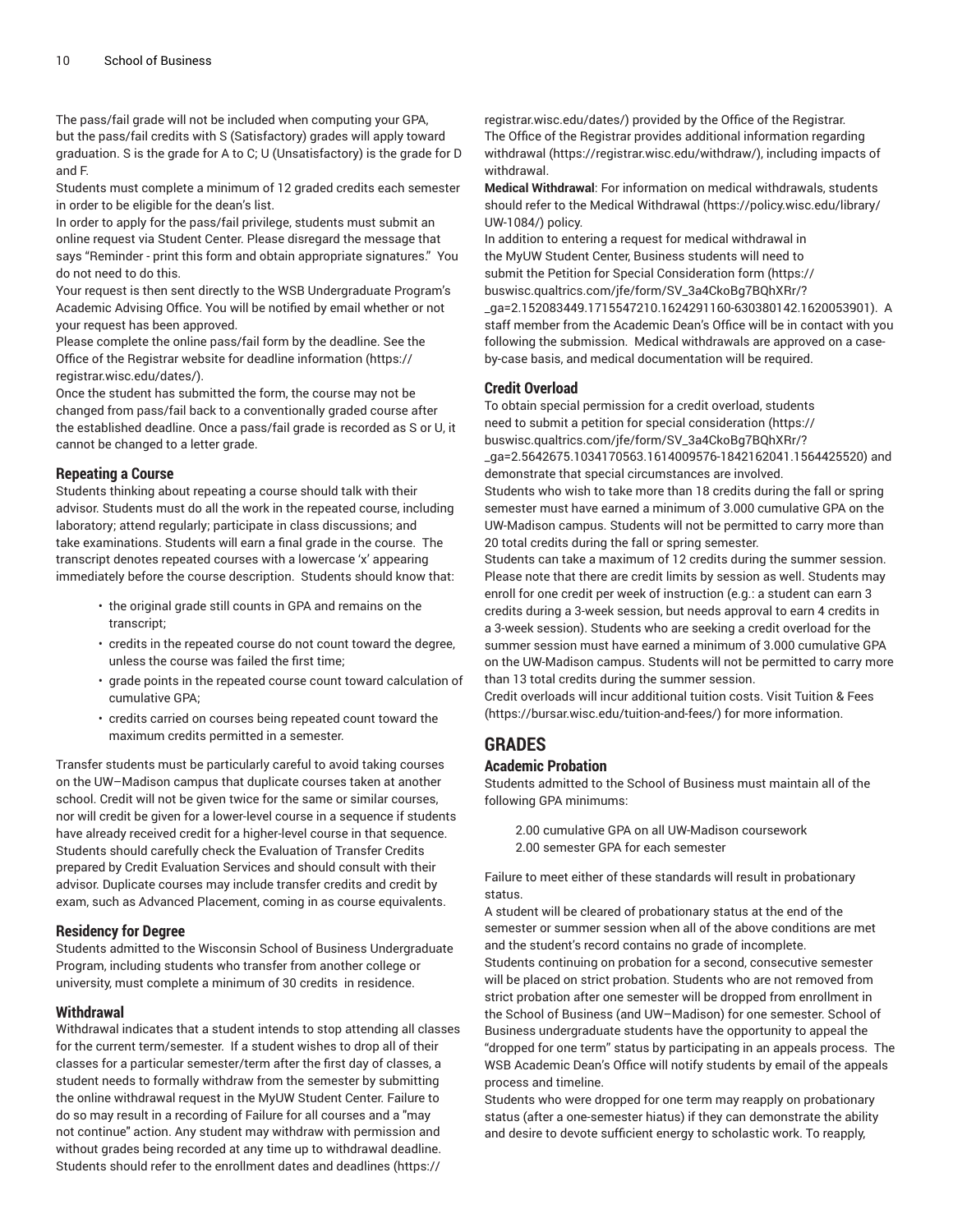students may complete a reentry application through the Office of Admissions and Recruitment.

GPA deficiencies causing probationary status cannot be removed through coursework at another university or through correspondence study.

#### **Dean's List**

Business students who achieve a grade point average of 3.75 for any semester in which they complete 12 graded degree credits will have their names on the dean's list. A permanent record of this achievement is entered on the student's transcript. Students with I, P, or U on their grade report will automatically be ineligible for the dean's list. Subsequent academic action may change eligibility.

#### **Grading Policy**

The mean grade should be no higher than 3.0 in the following undergraduate classes:

ACCT I S 100 Introductory Financial Accounting, GEN BUS 301 Business Law, ACCT I S 211 Introductory Managerial Accounting, ECON/ FINANCE 300 Introduction to Finance, MARKETNG 300 Marketing Management, M H R 300 Managing Organizations, OTM 300 Operations Management, R M I 300 Principles of Risk Management

For all other undergraduate courses with class numbers below 600 and 15 or more students enrolled, the mean grade should be no higher than 3.3 and the maximum percentage of As is 30%.

#### **Graduating with Distinction**

The Office of the Registrar compiles a preliminary list of business students eligible for distinction. These students are eligible to wear an honors stole with their commencement attire. The WSB Undergraduate Program will notify eligible students via email 2-3 weeks before the commencement ceremony.

Distinction is awarded to graduated business students who meet the following criteria:

- At least sixty (60) credits earned (in residence) at UW-Madison
- A cumulative UW-Madison GPA in the top twenty percent (20%) of the graduating business class

Please note that students on the preliminary list for distinction may or may not receive distinction. The distinction designation is subject to change and is dependent upon official graduation date (semester), number of students graduating, and final grade calculations, including last semester and in-progress courses.

Students who graduate with distinction are eligible to wear a cardinal stole with their commencement attire. The stoles can be obtained from the University Bookstore with a deposit and do not need to be ordered in advance. More information on graduation attire can be found on the site of the Secretary of the Faculty.

"Graduated with Distinction" is notated on official transcripts only.

#### **Incomplete Policy**

An incomplete may be reported for a student who has carried a subject with a passing grade until near the end of the semester and then, because of illness or other unusual and substantiated cause beyond his/ her control, has been unable to take or complete the final examination or to complete some limited amount of term work. An incomplete is not given to a student who stays away from a final examination unless the student proves to the instructor that he or she was prevented from attending as indicated above. In the absence of such proof, the grade shall be F; even with such proof, if his/her work has convinced the instructor that he/she cannot pass, the grade shall be F.

If an admitted business student earns an incomplete, the work for that course must be completed by the last class day of the student's next semester in residence (exclusive of summer sessions). Incompletes incurred in the last semester of residence may not be removed after five years of absence from the university without special advance permission of the associate dean. Such incompletes must remain on the record with grades of PI and do not lapse into failures.

## **MAJOR DECLARATION**

#### **Additional Major**

Students in a School of Business online degree program will only be permitted to declare the designated degree/major/option they have been admitted to and will not be permitted to be concurrently enrolled in more than one academic program (degree/major/option or certificate).

#### **Major Change**

Students enrolled in a School of Business online degree program may apply for change to another online major within the School of Business. Students can submit their request via the Online Degree Major [Change](https://business.wisc.edu/undergraduate/academic-advising/) [Form](https://business.wisc.edu/undergraduate/academic-advising/) ([https://business.wisc.edu/undergraduate/academic-advising/\)](https://business.wisc.edu/undergraduate/academic-advising/).

Students enrolled in a School of Business online degree program may apply for a change to another UW-Madison online degree program. All change requests will be reviewed and need approval by the designated academic dean in both schools/colleges.

## **COURSES AT OTHER INSTITUTIONS**

#### **Common Guidance for off campus coursework**

WSB Undergraduate students are advised to take no more than two courses in their major (or per major if pursuing multiple majors) offcampus. This guidance includes courses taken for transfer credit at another accredited institution as well as courses taken on a School of Business or UW–Madison-sponsored study abroad program. While WSB Undergraduate students are able to take courses offcampus, the WSB Undergraduate Program reminds students that they should plan to complete all prerequisites for any off-campus course, regardless of its place in the BBA curriculum, prior to taking the course off-campus. Attention to these prerequisites is crucial to ensuring WSB Undergraduate students are prepared for their coursework whether it is taken on or off campus. Advance academic planning is an integral part of a student's success and ability to remain on track to graduate.

#### **Concurrent Enrollment**

Students are strongly encouraged to share with their advisor if they plan to enroll in coursework at another institution at any time once they are a UW-Madison student. Advisors assist students in making decisions regarding enrollment in coursework at a different institution and share resources with students to ensure that courses will transfer to UW-Madison for degree credit and satisfy the requirement(s) they expect. While students are always encouraged to share this information with their advisor, students are required to gain permission to take courses elsewhere in certain circumstances.

School of Business students are not allowed to enroll concurrently at other accredited post-secondary institutions when they are enrolled at UW–Madison (fall, spring) without seeking special permission. Students are permitted to enroll in more than one university during the summer session. However, please be aware that if you are taking a course at another university that begins in the summer and coincides with the fall and/or spring semester, it will fall into this category of concurrent enrollment, regardless of when the course will be completed. If students are taking a course at another institution of higher learning over UW-Madison's winter break, they do not need to seek permission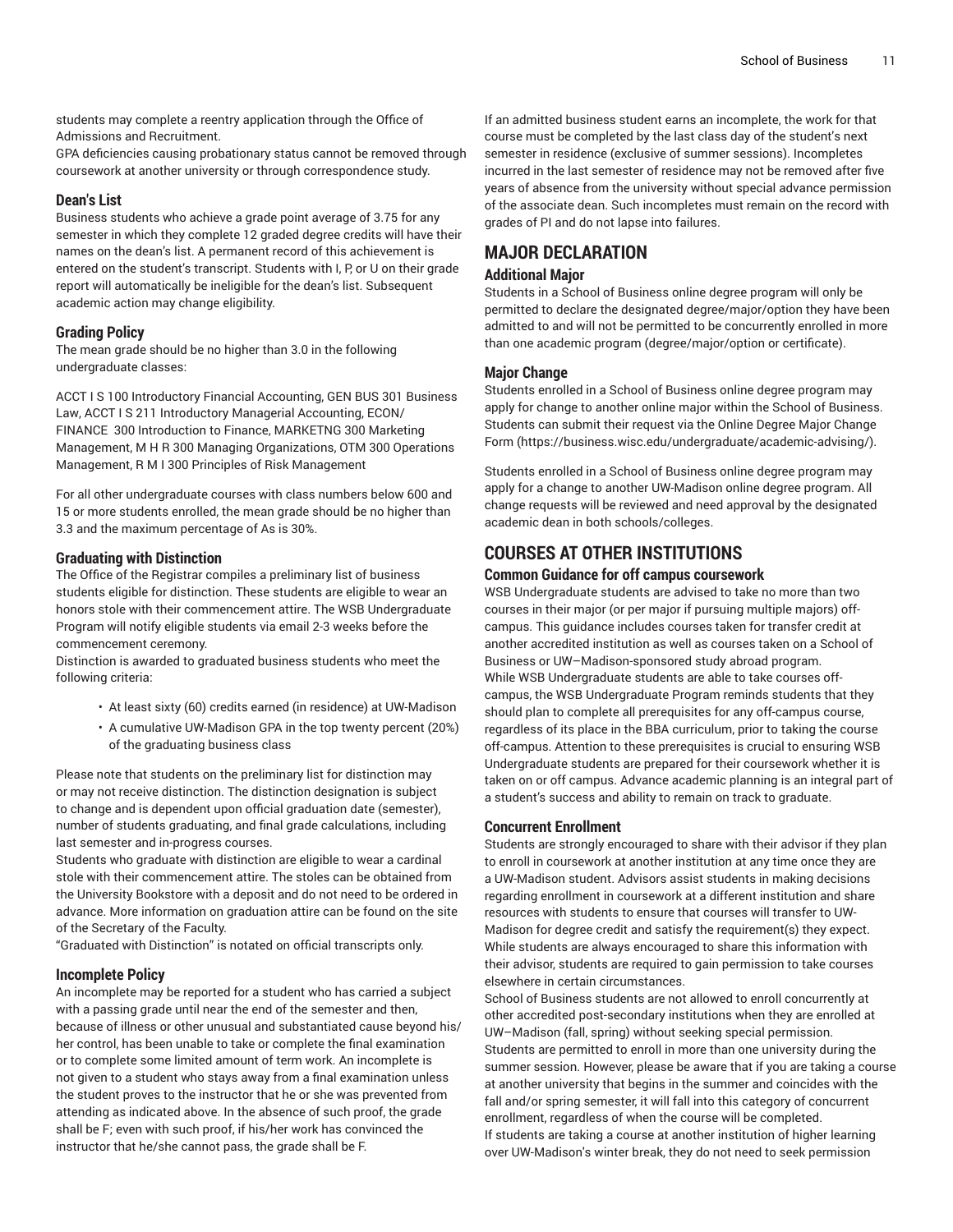for concurrent enrollment if the course does not overlap UW-Madison's spring term or if the overlap is two weeks or less. Please note that students may take no more than one course off-campus during winter recess.

If it is discovered that a student violated this policy, this credit will be removed from the student's record. It is the responsibility of the student to verify with their academic advisor that they are not in violation of this policy.

#### **Independent Learning**

UW Independent Learning (UW IL) is a branch of UW Extension that offers online and distance learning courses. Courses taken through UW Independent Learning are considered concurrent enrollment and require special permission to enroll in the fall, spring or summer. Students interested in taking a course through UW IL should meet with an academic advisor. If the advisor and student agree this is a good option the student should follow these steps to request permission for concurrent enrollment and request a tuition waiver (if applicable). Forms should be returned to 3150 Grainger.

- Fill out a [Petition/Special](https://buswisc.qualtrics.com/jfe/form/SV_3a4CkoBg7BQhXRr/?_ga=2.215341335.1034170563.1614009576-1842162041.1564425520) Consideration Request ([https://](https://buswisc.qualtrics.com/jfe/form/SV_3a4CkoBg7BQhXRr/?_ga=2.215341335.1034170563.1614009576-1842162041.1564425520) [buswisc.qualtrics.com/jfe/form/SV\\_3a4CkoBg7BQhXRr/?](https://buswisc.qualtrics.com/jfe/form/SV_3a4CkoBg7BQhXRr/?_ga=2.215341335.1034170563.1614009576-1842162041.1564425520) [\\_ga=2.215341335.1034170563.1614009576-1842162041.1564425520\)](https://buswisc.qualtrics.com/jfe/form/SV_3a4CkoBg7BQhXRr/?_ga=2.215341335.1034170563.1614009576-1842162041.1564425520) requesting permission for concurrent enrollment with UW Independent Learning. Be sure to include which class you intend to take.
- Students with full time status at UW–Madison may request a tuition [waiver \(https://registrar.wisc.edu/wp-content/uploads/](https://registrar.wisc.edu/wp-content/uploads/sites/36/2017/06/independent_learning_form.pdf) [sites/36/2017/06/independent\\_learning\\_form.pdf\)](https://registrar.wisc.edu/wp-content/uploads/sites/36/2017/06/independent_learning_form.pdf) for UW Extension Independent Learning Courses provided that the following conditions are met:
	- The student requests the waiver and enrolls in the course by the UW-Madison add deadline (second Friday of the semester).
	- The course is taken during the regular academic session
	- The course is completed during the term for which the tuition waiver is requested
	- The student does not exceed 18 credits total between the two campuses.

Students are responsible for the \$75 administrative fee for enrolling in a UW IL course.

The minimum length of time to complete an IL course is typically three months. Foreign language courses often require more time. Students should take this into consideration as they are planning the completion of their degree.

#### **Transfer Credits**

UW–Madison students may choose to take courses off campus during the summer or winter session and potentially transfer credit to UW–Madison. The UW–Madison Office of the Registrar handles transfer course equivalencies. Please note that UW–Madison students may not take courses at another institution during the fall or spring semester if they are concurrently taking courses at UW–Madison (see concurrent enrollment policy). Students may take no more than one course off-campus during winter recess. Students interested in earning transfer credit for a [non–UW](https://studyabroad.wisc.edu/nonapproved/) study abroad program ([https://](https://studyabroad.wisc.edu/nonapproved/) [studyabroad.wisc.edu/nonapproved/\)](https://studyabroad.wisc.edu/nonapproved/) must work with UW–Madison's International Academic Programs well in advance.

It is highly recommended that students do not take a course unless they know in advance that it will transfer to UW–Madison for credit. The Office of the Registrar provides information regarding [how to determine](https://registrar.wisc.edu/transfer-your-credit-to-uw-madison/)

course [equivalencies](https://registrar.wisc.edu/transfer-your-credit-to-uw-madison/) ([https://registrar.wisc.edu/transfer-your-credit-to](https://registrar.wisc.edu/transfer-your-credit-to-uw-madison/)[uw-madison/\)](https://registrar.wisc.edu/transfer-your-credit-to-uw-madison/).

#### **Transfer Credit Process**

- Review your DARS report and consult your academic advisor to see what you still need to take and whether the course(s) would be a good option to take at another institution over the summer or winter session. It is not advised to take your business major courses off campus.
- Research course options at the institution where you plan on taking the course(s).
- Determine equivalency using [Office of the Registrar course](https://registrar.wisc.edu/course-equivalency-service/) [equivalency](https://registrar.wisc.edu/course-equivalency-service/) resources [\(https://registrar.wisc.edu/course](https://registrar.wisc.edu/course-equivalency-service/)[equivalency-service/](https://registrar.wisc.edu/course-equivalency-service/)), beginning with [Transferology \(https://](https://www.transferology.com/state/wisconsin.htm) [www.transferology.com/state/wisconsin.htm\)](https://www.transferology.com/state/wisconsin.htm).
- Apply as a "special" or "guest" student at the institution you plan on attending.
- Enroll in the course and pay tuition directly to the institution you are attending.
- After the course is complete, have the institution send an official transcript to the UW–Madison Office of Admissions and Recruitment at 702 West Johnson Street, Suite 1101, Madison, WI 53715-1007 or [etranscripts@admissions.wisc.edu.](mailto:etranscripts@admissions.wisc.edu)

## **APPEAL**

#### **Academic Policy or Requirement Appeal**

If an undergraduate business student wishes to request an exception to a School of Business academic policy or regulation, or a degree or major requirement, they should start by consulting with their academic advisor. They then will need to formally submit their request using the Petition for Special [Consideration](https://buswisc.qualtrics.com/jfe/form/SV_3a4CkoBg7BQhXRr/?_ga=2.2520624.1034170563.1614009576-1842162041.1564425520) [\(https://buswisc.qualtrics.com/jfe/form/SV\\_3a4CkoBg7BQhXRr/?](https://buswisc.qualtrics.com/jfe/form/SV_3a4CkoBg7BQhXRr/?_ga=2.2520624.1034170563.1614009576-1842162041.1564425520) [\\_ga=2.2520624.1034170563.1614009576-1842162041.1564425520](https://buswisc.qualtrics.com/jfe/form/SV_3a4CkoBg7BQhXRr/?_ga=2.2520624.1034170563.1614009576-1842162041.1564425520)) form. Exception requests could include dropping a course or withdrawing after the deadline, enrolling in a credit overload, concurrent enrollment, or meeting a requirement with a substitution.

Exceptions to established policies, regulations, and/or program requirements should be rare and will be considered on an individual case by case basis. They will be reviewed by the School of Business Undergraduate Program's Academic Advising Office. School of Business Department Chairs will be consulted on major requirement exceptions. Substantial consultation time with faculty, staff, and/or deans may be required, so students should not expect to receive an immediate response.

#### **Grade Appeal**

If a student is dissatisfied with a grade received in a School of Business course, the following procedure must be followed should the student wish to appeal the grade.

The student will first discuss the grade appeal with the instructor of the course.

If the student and instructor cannot come to an agreement, the student will provide a formal written request for grade appeal to the associate dean in charge of the relevant program. The written request must include the class, instructor, grade received, date and conclusion of meeting with instructor, and the specific reason(s) for appealing the grade. The associate dean will forward the appeal request to the chair of the department which houses the course in question. The department chair will perform the due diligence necessary (including, but limited to, meeting with the instructor and student) to assess the merits of the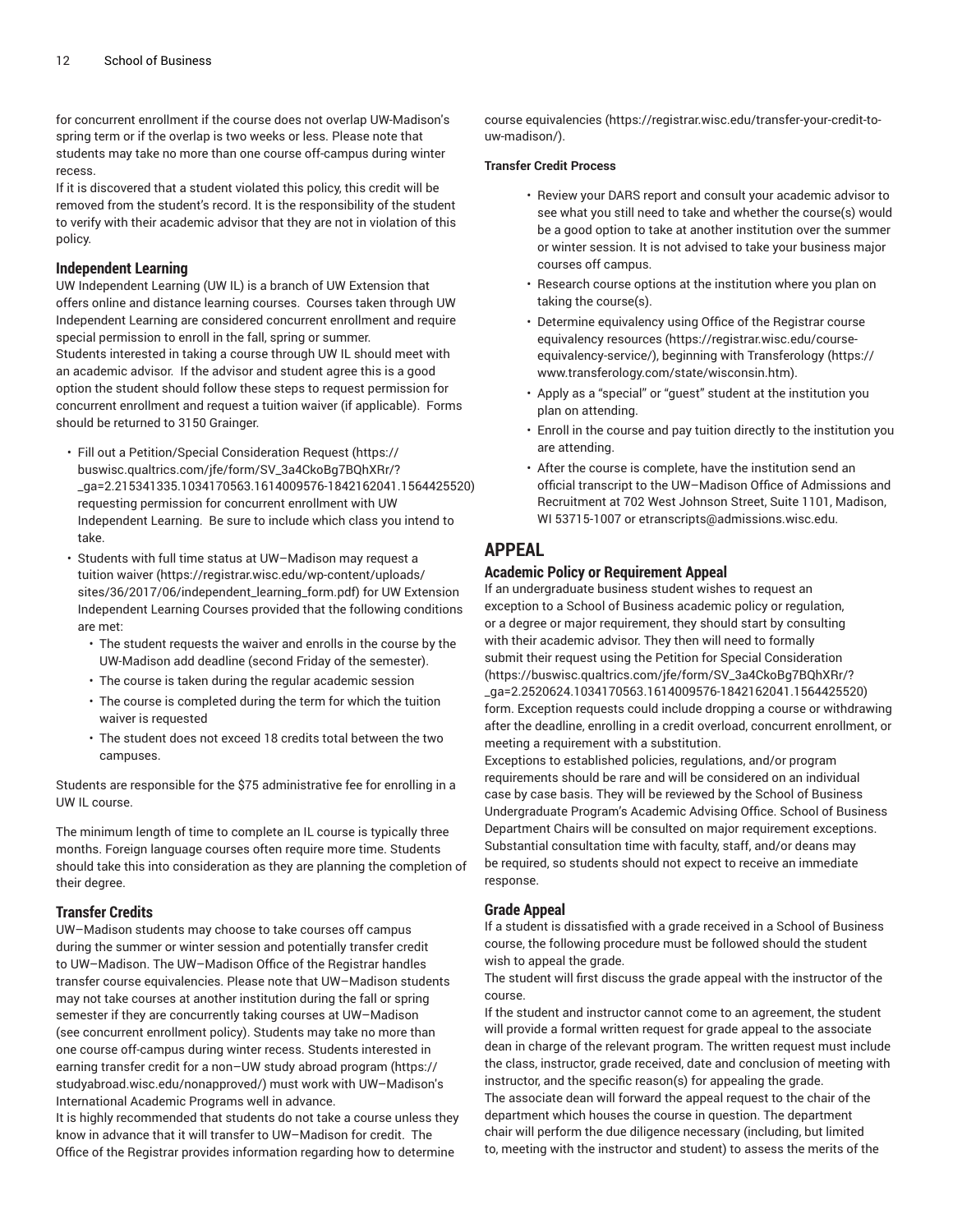appeal request and will provide a decision in writing to the associate dean.

The associate dean will communicate the decision to both the student and instructor.

Should the student wish to appeal the decision further, the associate dean will perform the due diligence necessary (including, but limited to, meeting with the chair, instructor, and student) to assess the merits of the appeal request. The associate dean has the discretion to review not only the process that was undertaken in the first review, but also the earlier decision. The associate dean will provide a decision in writing to the chair, instructor, and student. The instructor will take action if needed. Please note that The Office of Compliance is responsible for investigating allegations of discrimination. If a student is appealing a grade due to alleged discrimination, they should be in contact with the Office of Compliance.

## REQUIREMENTS

The Wisconsin Bachelor of Business Administration (BBA) degree program is based on a broad educational foundation combined with courses in business and economics. This curriculum is designed for those students who wish to prepare for careers in business.

# **PRE-BUSINESS REQUIREMENTS**

Students applying through the pre-business or direct transfer process need to complete or be in the process of completing all pre-business courses at the time of application. In-progress courses must be completed by the end of the application term and cannot be deferred to a later term.

Students admitted through the direct admit process must complete these courses by the end of their first year.

| Code                                                                    | Title                                                | <b>Credits</b> |  |
|-------------------------------------------------------------------------|------------------------------------------------------|----------------|--|
| <b>Communication Part A</b>                                             |                                                      |                |  |
| preferably:                                                             | Complete one course designated Communication Part A, | $0 - 3$        |  |
| COM ARTS 100                                                            | Introduction to Speech Composition                   |                |  |
| <b>ENGL 100</b>                                                         | Introduction to College Composition                  |                |  |
| <b>FSI 118</b>                                                          | Academic Writing II                                  |                |  |
| Completion of Communication Part A based on UW<br><b>Placement Test</b> |                                                      |                |  |
| Economics                                                               |                                                      |                |  |
| <b>FCON 101</b>                                                         | <b>Principles of Microeconomics</b>                  | 4              |  |
| or ECON 111                                                             | <b>Principles of Economics-Accelerated Treatment</b> |                |  |
| Psychology                                                              |                                                      |                |  |
| <b>PSYCH 202</b>                                                        | Introduction to Psychology                           | $3 - 4$        |  |
| <b>Calculus</b>                                                         |                                                      |                |  |
| Select one of the following:                                            |                                                      | 5              |  |
| <b>MATH 211</b>                                                         | Calculus                                             |                |  |
| <b>MATH 217</b>                                                         | Calculus with Algebra and<br><b>Trigonometry II</b>  |                |  |
| <b>MATH 221</b>                                                         | <b>Calculus and Analytic Geometry 1</b>              |                |  |
| <b>Total Credits</b>                                                    |                                                      | $12 - 16$      |  |

# **LIBERAL STUDIES REQUIREMENTS**

Liberal studies requirements must be completed prior to graduation. **Students may not use courses offered by the Department of Economics or by the School of Business to fulfill liberal studies requirements. In addition, a single course may not be used to fulfill multiple liberal studies requirements.** 

| Code                                                                                                                                                                                   | <b>Title</b>                     | <b>Credits</b> |
|----------------------------------------------------------------------------------------------------------------------------------------------------------------------------------------|----------------------------------|----------------|
| Literature                                                                                                                                                                             |                                  |                |
| Select one 3 (or more) credit course designated Literature<br>(L)                                                                                                                      | 3                                |                |
| <b>Science</b>                                                                                                                                                                         |                                  |                |
| Select six credits designated Biological, Natural or<br>Physical Science. Courses that MAY NOT COUNT include:<br>Courses in Computer Science, Mathematics, Statistics or<br>Economics. |                                  |                |
| <b>Ethics</b>                                                                                                                                                                          |                                  |                |
| Select one of the following:                                                                                                                                                           |                                  | $3 - 4$        |
| PHILOS 241                                                                                                                                                                             | <b>Introductory Ethics</b>       |                |
| PHILOS 243                                                                                                                                                                             | <b>Ethics in Business</b>        |                |
| PHILOS 341                                                                                                                                                                             | <b>Contemporary Moral Issues</b> |                |
| PHILOS/<br>FNVIR ST 441                                                                                                                                                                | <b>Environmental Ethics</b>      |                |
| <b>Humanities</b>                                                                                                                                                                      |                                  |                |
| Select one 3 (or more) credit course designated<br>Humanities (H or Z) <sup>1</sup>                                                                                                    |                                  |                |
| <b>Ethnic Studies</b>                                                                                                                                                                  |                                  |                |
| Select one 3 (or more) credit course designated Ethnic<br>Studies (e)                                                                                                                  |                                  | 3              |
| <b>Social Science</b>                                                                                                                                                                  |                                  |                |
| Select one 3 (or more) credit course designated Social<br>Science (S or Z)                                                                                                             |                                  | 3              |
| <b>Total Credits</b>                                                                                                                                                                   |                                  | $21 - 22$      |
| 1                                                                                                                                                                                      |                                  |                |

**Note:** If a student completes an additional Literature (L) course, this requirement will be satisfied

# **BUSINESS FOUNDATION REQUIREMENTS**

All BBA degree candidates are required to complete foundation courses in business and economics. The foundation courses, in conjunction with a broad educational base, are designed to integrate the student's specialized training with an understanding of the structure and functions of business and its role in the larger social system. Business foundation courses make up the business preparatory, core, and breadth requirements. Sequencing of courses in business preparatory, core, and breadth sections may vary based on a student's academic plan or major. Consult with your academic advisor for specific recommendations.

# **BUSINESS PREPARATORY REQUIREMENT**

All students must take the following:

| Code        | Title                          | Credits |
|-------------|--------------------------------|---------|
| GEN BUS 110 | Personal and Professional      |         |
|             | <b>Foundations in Business</b> |         |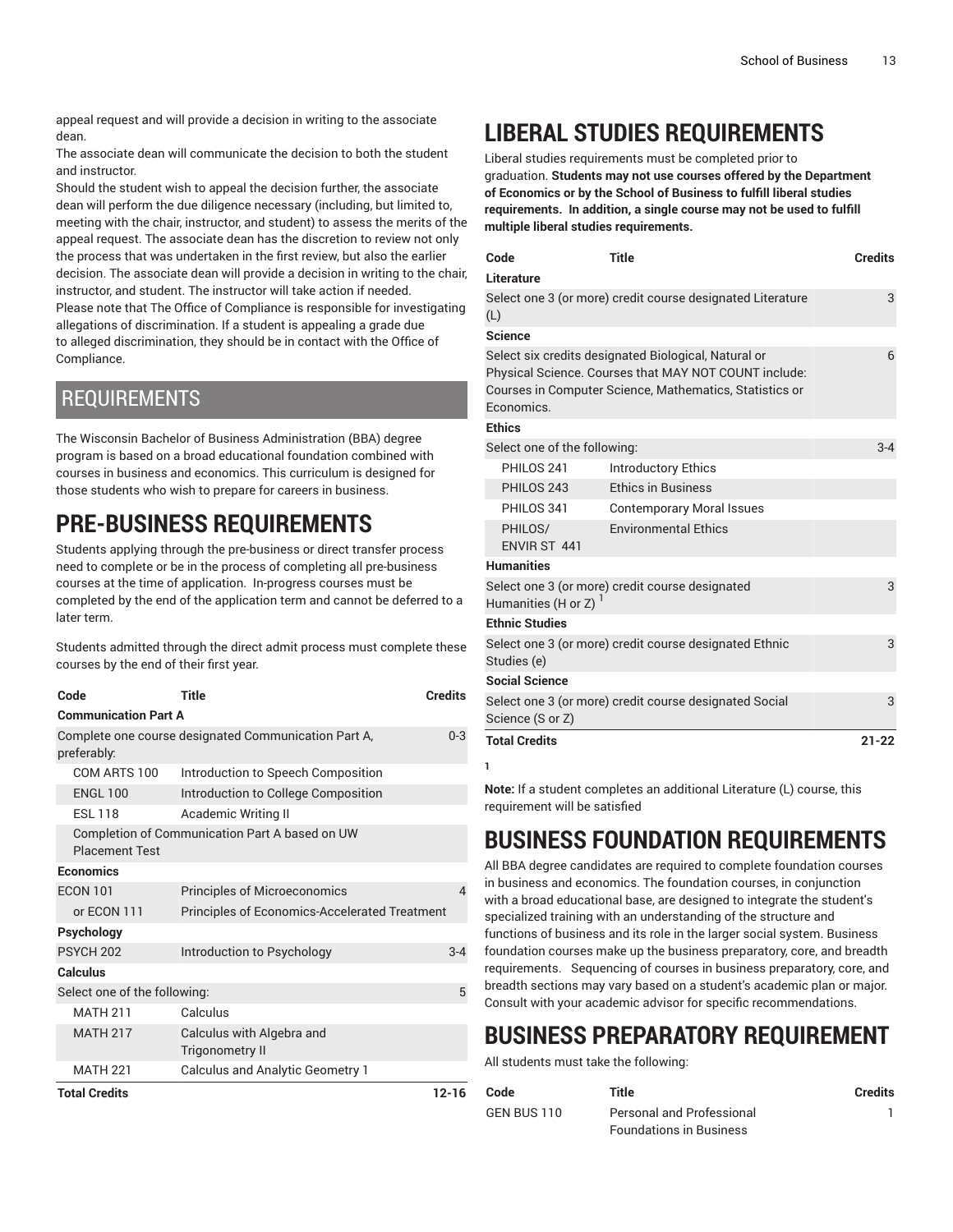| <b>Total Credits</b>                                  |                                                             | $20 - 24$ |
|-------------------------------------------------------|-------------------------------------------------------------|-----------|
| Business Analytics (options for this are found below) |                                                             | $6-9$     |
| <b>ACCT IS 211</b>                                    | <b>Introductory Managerial Accounting</b>                   | 3         |
| ACCT IS 100                                           | <b>Introductory Financial Accounting</b>                    | 3         |
| or ECON 111                                           | <b>Principles of Economics-Accelerated Treatment</b>        |           |
| <b>ECON 102</b>                                       | <b>Principles of Macroeconomics</b>                         | $3-4$     |
| GEN BUS 360                                           | Workplace Writing and<br>Communication                      | 3         |
| GEN BUS 106                                           | <b>Foundational Skills for Business</b><br>Analysis         | 1         |
| or GEN BUS 120                                        | Personal and Professional Foundations in<br><b>Business</b> |           |

## **BUSINESS ANALYTICS REQUIREMENT**

The business analytics requirement is part of the Business Preparatory Requirement, and has 3 options. Most students complete Option 1. GEN BUS 306 & GEN BUS 307 should be taken as soon as possible and in subsequent semesters. Actuarial science majors and economics majors or certificate students will fulfill Option 2 or 3. Number of credits for this requirement varies between options:

| Code                                                   | Title                                                                      | <b>Credits</b> |  |
|--------------------------------------------------------|----------------------------------------------------------------------------|----------------|--|
| Option 1:                                              |                                                                            |                |  |
| GEN BUS 306<br>& GEN BUS 307                           | <b>Business Analytics I</b><br>and Business Analytics II                   | 6              |  |
|                                                        | Option 2 (Required for Actuarial Science Majors):                          |                |  |
| each of the three options:                             | This is a 3-course sequence. Choose one course from                        | 9              |  |
|                                                        | MATH/STAT 431 Introduction to the Theory of<br>Probability                 |                |  |
| or STAT/<br><b>MATH 309</b>                            | Introduction to Probability and Mathematical<br>Statistics I               |                |  |
| or STAT 311                                            | Introduction to Theory and Methods of<br><b>Mathematical Statistics I</b>  |                |  |
| STAT/MATH 310                                          | Introduction to Probability and<br><b>Mathematical Statistics II</b>       |                |  |
| or STAT 312                                            | Introduction to Theory and Methods of<br><b>Mathematical Statistics II</b> |                |  |
| ACT SCI 654                                            | Regression and Time Series for<br>Actuaries                                |                |  |
|                                                        | or ACT SCI 655 Health Analytics                                            |                |  |
| or GEN BUS 656 Machine Learning for Business Analytics |                                                                            |                |  |
| Certificate Students):                                 | Option 3 (Recommended for Economics Double Majors or                       |                |  |
| each of the two options:                               | This is a 2-course sequence. Choose one course from                        | 8              |  |
| <b>ECON 310</b>                                        | <b>Statistics: Measurement in</b>                                          |                |  |

|                 | Economics                            |
|-----------------|--------------------------------------|
| <b>ECON 410</b> | Introductory Econometrics            |
| or ECON 400     | Introduction to Applied Econometrics |

# **BUSINESS CORE REQUIREMENT**

Business Core courses are recommended to be completed by the end of a student's junior year.

| Code                 | Title                                    | Credits |
|----------------------|------------------------------------------|---------|
|                      | FINANCE/ECON 300 Introduction to Finance |         |
| MARKETNG 300         | <b>Marketing Management</b>              | 3       |
| M H R 300            | <b>Managing Organizations</b>            | 3       |
| <b>OTM 300</b>       | <b>Operations Management</b>             | 3       |
| <b>Total Credits</b> |                                          | 12      |

#### **Business Breadth Requirement**

Business Breadth courses must be completed by graduation.

| Code                                 | Title               | <b>Credits</b> |
|--------------------------------------|---------------------|----------------|
| GEN BUS 301                          | <b>Business Law</b> | 3              |
| Business Breadth Course <sup>I</sup> |                     | $\mathcal{R}$  |
| Business Breadth Course <sup>I</sup> |                     | 3              |
| Total Credits <sup>2</sup>           |                     | $3-9$          |
|                                      |                     |                |

Students must complete two business courses (3 credits each) that are outside their major from two separate School of Business departments. Courses taken to satisfy this requirement may not include preparatory or core courses, courses required by or cross-listed with the student's major, general business courses, any 399 (Readings and Research) course, or business courses cross-listed with foreign language departments. Courses taken at another institution must be directly equivalent to a UW-Madison business course and title (i.e. not elective credit which is sometimes given an X10 course number).

**2**

**1**

Students with two majors in business or students with one major and a business related certificate need only one course (3 credits) outside their majors/certificate to satisfy this requirement. Students with three or more business majors or two majors and a business related certificate are not required to take additional breadth courses.

# **CREDITS FOR BBA DEGREE CREDIT REQUIREMENTS**

Candidates for the BBA degree must meet all of the following credit requirements in addition to completing the required coursework.

#### **120 Degree Credits**

All students who plan to graduate from the University of Wisconsin– Madison with a bachelor's degree must complete a minimum of 120 degree credits.

## RESOURCES

# **ACADEMIC ADVISING**

As a student in the Wisconsin Business Undergraduate Program, you will work directly with academic advisors who will help you plan your business education every step of the way. The advisors are here to help you explore options, define goals, and accomplish what you set out to achieve during your time as a Business Badger and beyond. Academic advisors also support students in making choices about course enrollment and understanding and interpreting degree requirements and policies.

Advisors in the Wisconsin Business Undergraduate Program work in partnership with you. They give you the tools and support you need to